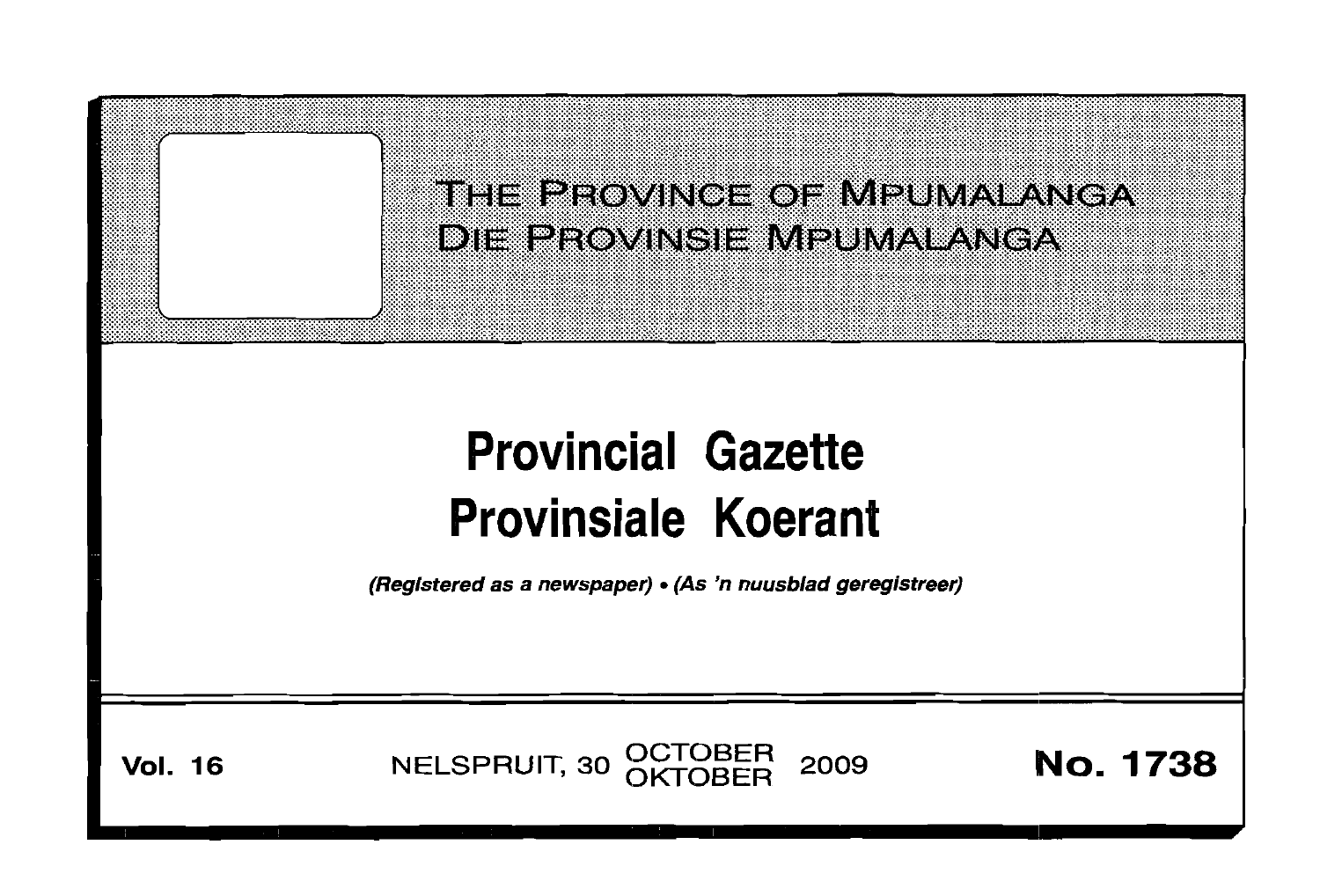No.

# **CONTENTS • INHOUD**

*Page Gazette* No. No.

### **GENERAL NOTICES· ALGEMENE KENNISGEWINGS**

| 339 |                                                                                                                    | 8  | 1738 |
|-----|--------------------------------------------------------------------------------------------------------------------|----|------|
| 339 |                                                                                                                    | 8  | 1738 |
| 340 |                                                                                                                    | 8  | 1738 |
| 340 |                                                                                                                    | 9  | 1738 |
| 341 |                                                                                                                    | 9  | 1738 |
| 341 |                                                                                                                    | 9  | 1738 |
| 342 |                                                                                                                    | 10 | 1738 |
| 342 |                                                                                                                    | 10 | 1738 |
| 343 | Development Facilitation Act (67/1995): Establishment of land development area: Farm Discie 311 JU and farm        | 17 | 1738 |
| 344 |                                                                                                                    | 20 | 1738 |
| 346 |                                                                                                                    | 10 | 1738 |
| 346 |                                                                                                                    | 11 | 1738 |
| 347 |                                                                                                                    | 11 | 1738 |
| 347 |                                                                                                                    | 12 | 1738 |
| 348 |                                                                                                                    | 12 | 1738 |
| 348 |                                                                                                                    | 12 | 1738 |
| 349 |                                                                                                                    | 13 | 1738 |
| 349 |                                                                                                                    | 13 | 1738 |
| 350 | Town-planning and Townships Ordinance (15/1986): Establishment of township: Sterkspruit Proper                     | 13 | 1738 |
| 350 |                                                                                                                    | 14 | 1738 |
| 351 | Town-planning and Townships Ordinance (15/1986): Notice of draft scheme: Erf 1495, Mashishing Extension 1          | 14 | 1738 |
| 351 | Ordonnansie op Dorpsbeplanning en Dorpe (15/1986): Kennisgewing van ontwerpskema: Erf 1495, Mashishing-            | 15 | 1738 |
| 352 |                                                                                                                    | 15 | 1738 |
| 352 | Ordonnansie op Dorpsbeplanning en Dorpe (15/1986): Kennisgewing van ontwerpskema: Erf 1588, Mashishing             | 15 | 1738 |
| 353 | Mpumalanga Gambling Act (5/1995): Application for a transfer of a site operator licence: Jewel of India Restaurant | 16 | 1738 |
|     | <b>LOCAL AUTHORITY NOTICES • PLAASLIKE BESTUURSKENNISGEWINGS</b>                                                   |    |      |

| 229 | Town-planning and Townships Ordinance (15/1986): Govan Mbeki Municipality: Establishment of township: Secunda |    | 738  |
|-----|---------------------------------------------------------------------------------------------------------------|----|------|
| 229 | Ordonnansie op Dorpsbeplanning en Dorpe (15/1986): Govan Mbeki Munisipaliteit: Stigting van dorp: Secunda-    | 23 | 1738 |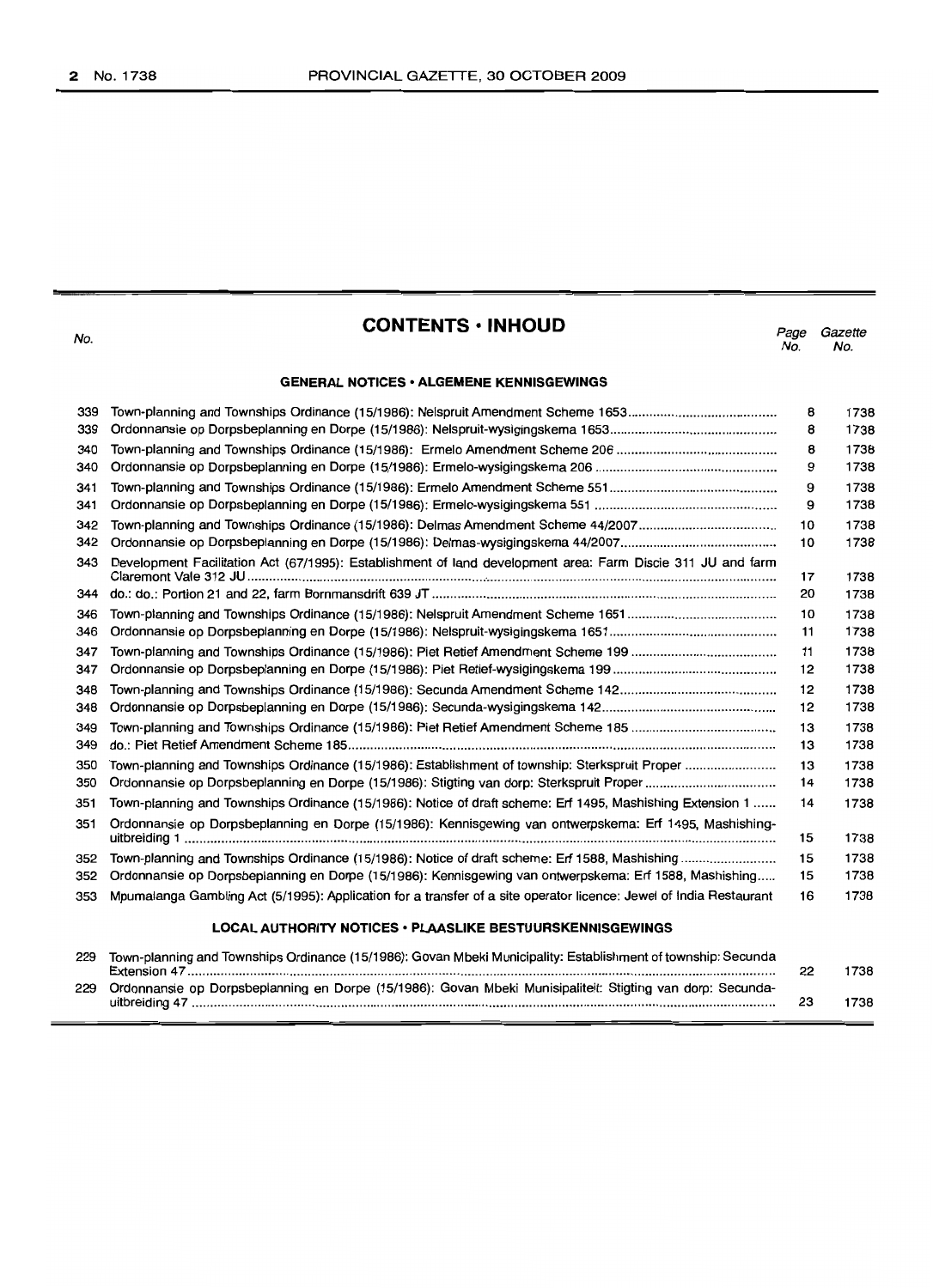| <b>IMPORTANT NOTICE</b>                                                                                                                                            |  |
|--------------------------------------------------------------------------------------------------------------------------------------------------------------------|--|
| The                                                                                                                                                                |  |
| <b>Mpumalanga Province Provincial Gazette Function</b>                                                                                                             |  |
| will be transferred to the                                                                                                                                         |  |
| <b>Government Printer</b> in Pretoria                                                                                                                              |  |
| as from 1 April 2005                                                                                                                                               |  |
| <b>NEW PARTICULARS ARE AS FOLLOWS:</b>                                                                                                                             |  |
| <b>Postal address:</b><br><b>Physical address:</b>                                                                                                                 |  |
| <b>Government Printing Works</b><br>Private Bag X85<br>149 Bosman Street<br>Pretoria<br>0001<br>Pretoria                                                           |  |
| <b>New contact persons:</b> Louise Fourie Tel.: (012) 334-4686<br>Mrs H. Wolmarans Tel.: (012) 334-4591                                                            |  |
| Fax number:<br>(012) 323–8805                                                                                                                                      |  |
| <b>E-mail address:</b><br>hester.wolmarans@gpw.gov.za<br>louise.fourie@gpw.gov.za                                                                                  |  |
| <b>Contact persons for subscribers:</b>                                                                                                                            |  |
| Mrs S. M. Milanzi Tel.: (012) 334-4734                                                                                                                             |  |
| Mrs J. Wehmeyer Tel.: (012) 334-4753<br>Fax.: (012) 323-9574                                                                                                       |  |
| This phase-in period is to commence from 18 March 2005 (suggest date of advert)<br>and notice comes into operation as from 1 April 2005.                           |  |
| Subscribers and all other stakeholders are advised to send their advertisements<br>directly to the Government Printing Works, two weeks before the 1st April 2005. |  |
| In future, adverts have to be paid in advance<br>before being published in the Gazette.                                                                            |  |
| <b>AWIE VAN ZYL</b><br><b>Advertising Manager</b>                                                                                                                  |  |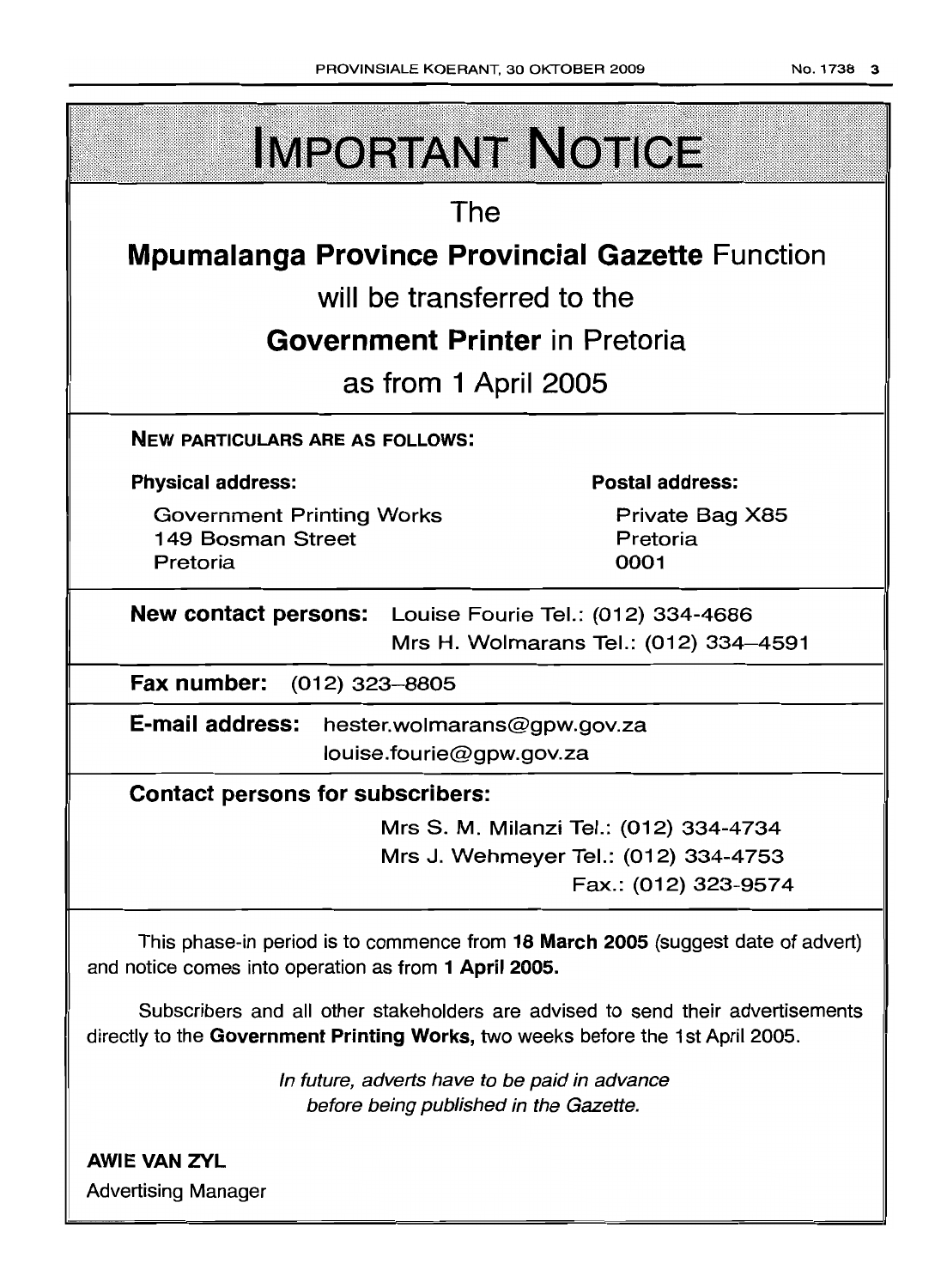| IT IS THE CLIENTS RESPONSIBILITY TO ENSURE THAT THE CORRECT AMOUNT IS PAID<br>AT THE CASHIER OR DEPOSITED INTO THE GOVERNMENT PRINTING WORKS BANK<br>ACCOUNT AND ALSO THAT THE REQUISITION/COVERING LETTER TOGETHER WITH<br>THE ADVERTISEMENTS AND THE PROOF OF DEPOSIT REACHES THE GOVERNMENT<br>PRINTING WORKS IN TIME FOR INSERTION IN THE PROVINCIAL GAZETTE.<br>NO ADVERTISEMENTS WILL BE PLACED WITHOUT PRIOR PROOF OF PRE-PAYMENT.<br>$\frac{1}{4}$ page R 187.37<br>Letter Type: Arial<br>Size: 10<br>Line Spacing: At:<br>Exactly<br>11pt |                                                                                                       |
|----------------------------------------------------------------------------------------------------------------------------------------------------------------------------------------------------------------------------------------------------------------------------------------------------------------------------------------------------------------------------------------------------------------------------------------------------------------------------------------------------------------------------------------------------|-------------------------------------------------------------------------------------------------------|
| <b>A PRICE</b><br><b>INCREASE OF</b><br><b>8,5% WILL BE</b><br><b>EFFECTIVE ON</b><br><b>ALL TARIFFS</b><br><b>FROM</b><br>1 MAY 2008                                                                                                                                                                                                                                                                                                                                                                                                              | $\frac{1}{4}$ page R 374.75<br>Size: 10<br>Letter Type: Arial<br>Line Spacing: At:<br>Exactly<br>11pt |
|                                                                                                                                                                                                                                                                                                                                                                                                                                                                                                                                                    | $\frac{1}{4}$ page R 562.13<br>Letter Type: Arial<br>Size: 10<br>Line Spacing: At:<br>Exactly<br>11pt |
|                                                                                                                                                                                                                                                                                                                                                                                                                                                                                                                                                    | $\frac{1}{4}$ page R 749.50<br>Letter Type: Arial<br>Size: 10<br>Line Spacing: At:<br>Exactly<br>11pt |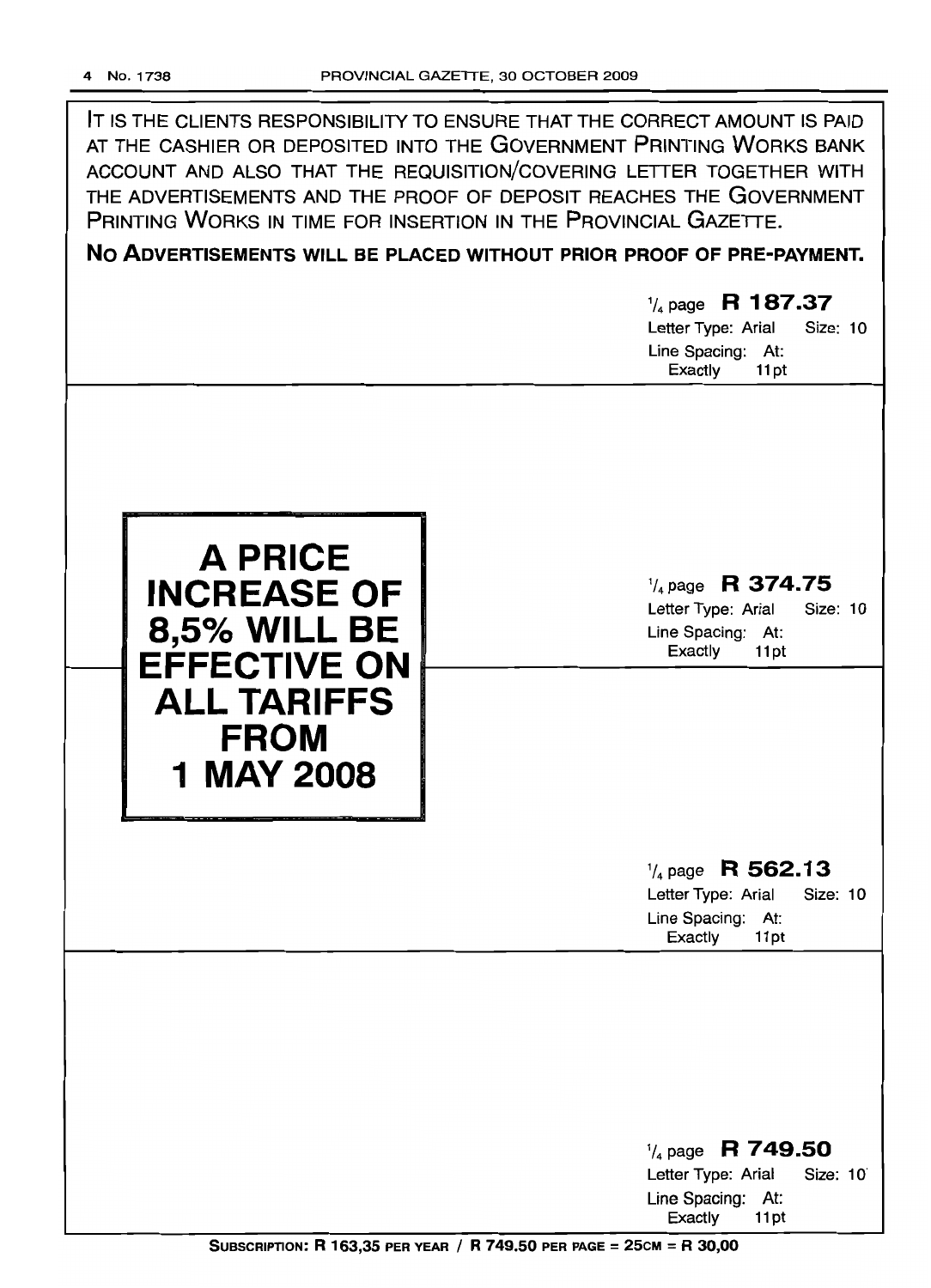

# **CONDITIONS FOR PUBLICATION OF NOTICES**

# **CLOSING TIMES FOR THE ACCEPTANCE OF NOTICES**

- 1. (1) The Mpumalanga Province Provincial Gazette is published every week on Friday, and the closing time for the acceptance of notices which have to appear in the Mpumalanga Province Provincial Gazette on any particular Friday, is **15:00 two weeks prior to the publication date.** Should any Friday coincide with a public holiday, the publication date remains unchanged. However, the closing date for acceptance of advertisements moves backwards accordingly, in order to allow for ten working days prior to the publication date.
	- (2) The date for the publication of a **separate** Mpumalanga Province Provincial Gazette is negotiable.
- 2 (1) Copy of notices received **after closing time** will be held over for publication in the next Mpumalanga Province Provincial Gazette.
	- (2) Amendment or changes in copy of notices cannot be undertaken unless instructions are received **before 10:00 on Thursdays.**
	- (3) Copy of notices for publication or amendments of original copy can not be accepted over the telephone and must be brought about by letter, by fax or by hand. The Government Printer will not be liable for any amendments done erroneously.
	- (4) In the case of cancellations a refund of the cost of a notice will be considered only if the instruction to cancel has been received on or before the stipulated closing time as indicated in paragraph 2 (2)

# **ApPROVAL OF NOTICES**

3 In the event where a cheque, submitted by an advertiser to the Government Printer as payment, is dishonoured, then the Government Printer reserves the right to refuse such client further access to the Mpumalanga Province Provincial Gazette untill any outstanding debts to the Government Printer is settled in full

# **THE GOVERNMENT PRINTER INDEMNIFIED AGAINST LIABILITY**

- 4. The Government Printer will assume no liability in respect of-
	- (1) any delay in the publication of a notice or publication of such notice on any date other than that stipulated by the advertiser;
	- (2) erroneous classification of a notice, or the placement of such notice in any section or under any heading other than the section or heading stipulated by the advertiser;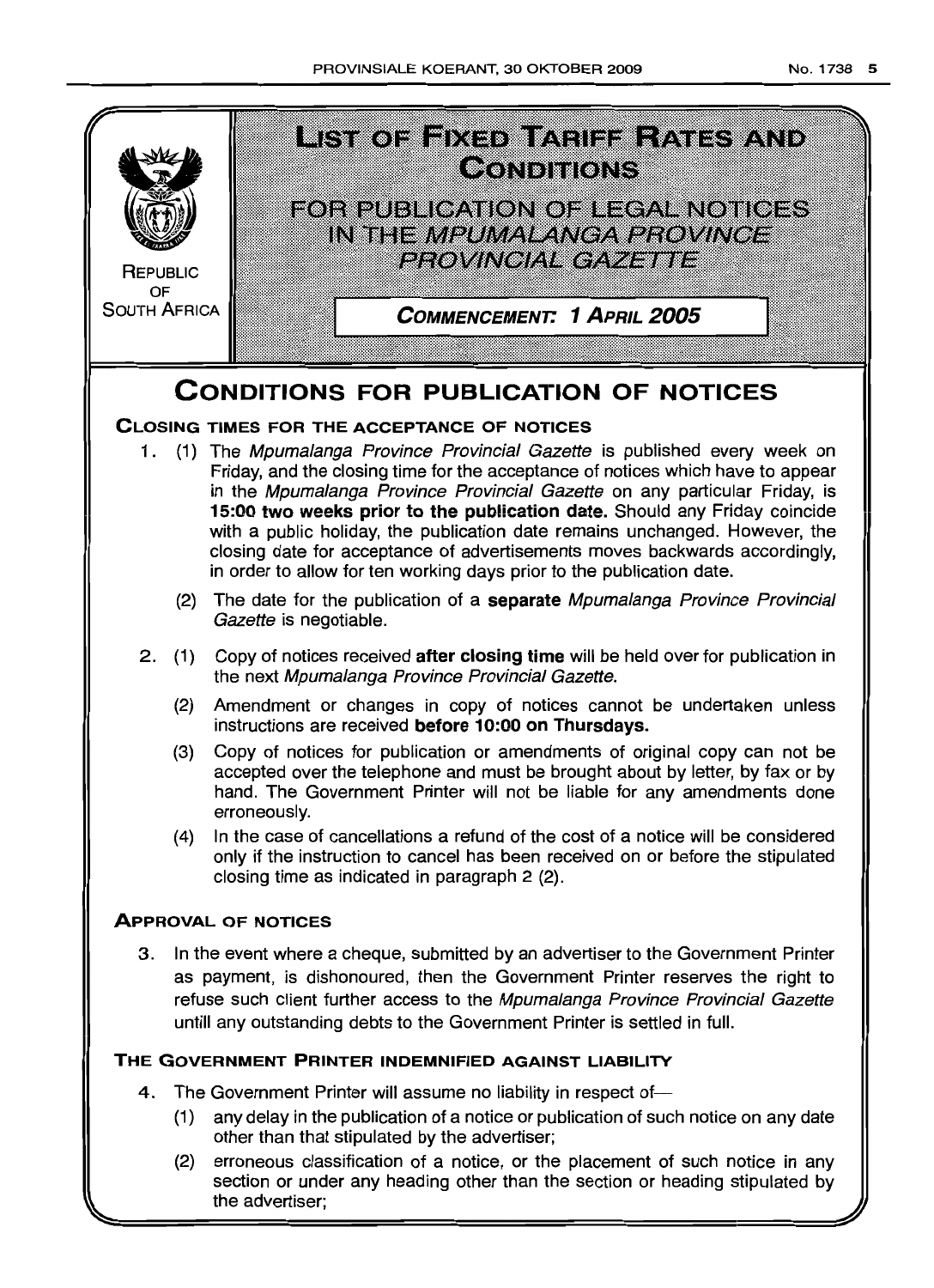(3) any editing, revision, omission, typographical errors or errors resulting from faint or indistinct copy.

# LIABILITY OF ADVERTISER

5. Advertisers will be held liable for any compensation and costs arising from any action which may be instituted against the Government Printer in consequence of the publication of any notice.

# **COPY**

- 6. Copy of notices must be typed on one side of the paper only and may not constitute part of any covering letter or document.
- 7. At the top of any copy, and set well apart from the notice, the following must be stated:

Where applicable

- (1) The heading under which the notice is to appear.
- (2) The cost of publication applicable to the notice, in accordance with the "Word Count Table".

# PAYMENT OF COST

- 9. With effect from 1 April 2005 no notice will be accepted for publication unless the cost of the insertion(s) is prepaid in CASH or by CHEQUE or POSTAL ORDERS. It can be arranged that money can be paid into the banking account of the Government Printer, in which case the deposit slip accompanies the advertisement before publication thereof.
- 10. (1) The cost of a notice must be calculated by the advertiser in accordance with the word count table.
	- (2) Where there is any doubt about the cost of publication of a notice, and in the case of copy, an enquiry, accompanied by the relevant copy, should be addressed to the Advertising Section, Government Printing Works, Private Bag X85, Pretoria, 0001 [Fax: (012) 323-8805], before publication.
- 11 . Overpayment resulting from miscalculation on the part of the advertiser of the cost of publication of a notice will not be refunded, unless the advertiser furnishes adequate reasons why such miscalculation occurred. In the event of underpayments, the difference will be recovered from the advertiser, and the notice(s) will not be published until such time as the full cost of such publication has been duly paid in cash or by cheque or postal orders, or into the banking account.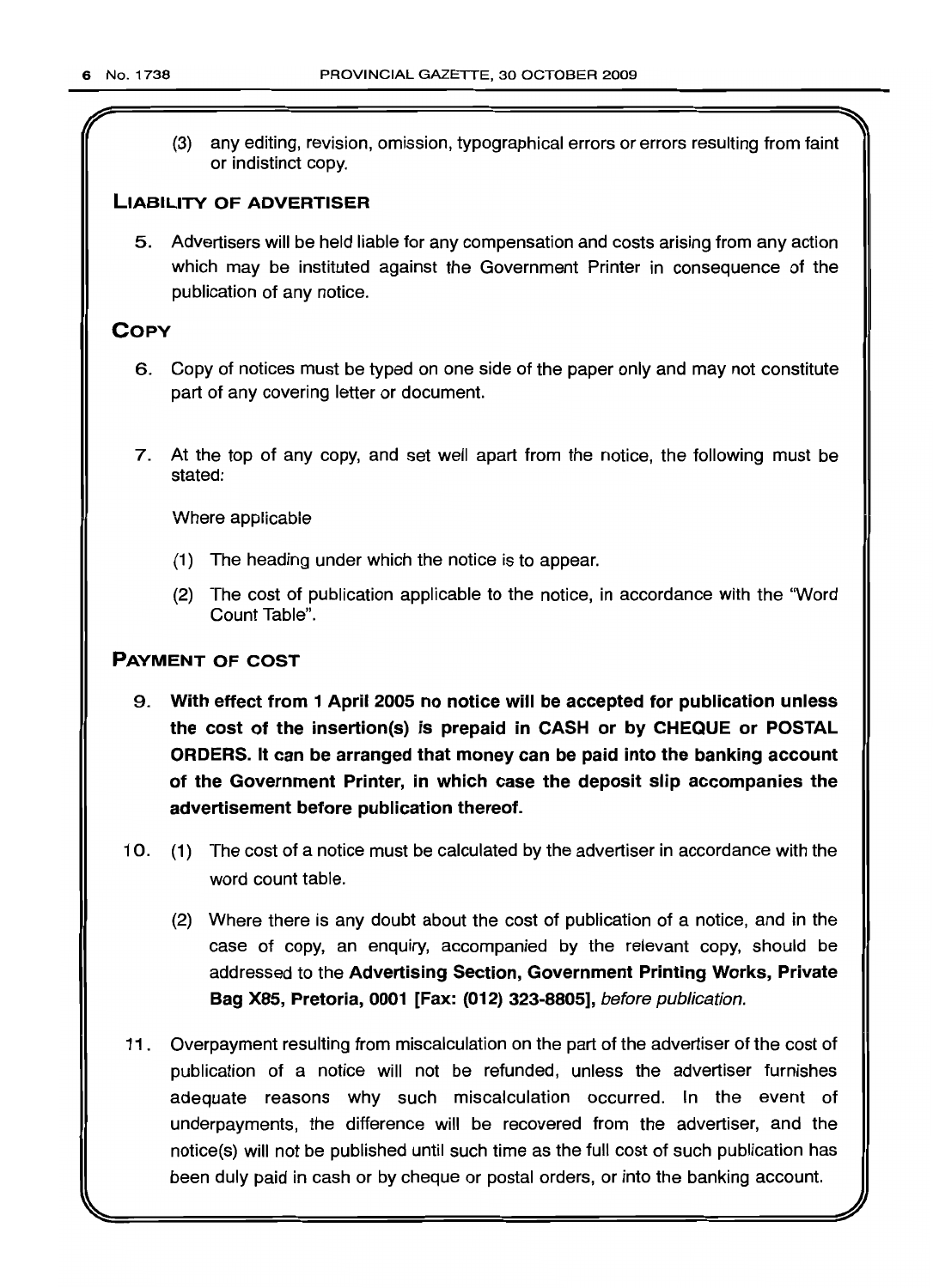- 12. In the event of a notice being cancelled, a refund will be made only if no cost regarding the placing of the notice has been incurred by the Government Printing Works.
- 13. The Government Printer reserves the right to levy an additional charge in cases where notices, the cost of which has been calculated in accordance with the Word Count Table, are subsequently found to be excessively lengthy or to contain overmuch or complicated tabulation.

# PROOF OF PUBLICATION

14. Copies of the Mpumalanga Province Provincial Gazette which may be required as proof of publication, may be ordered from the Government Printer at the ruling price. The Government Printer will assume no liability for any failure to post such Mpumalanga Province Provincial Gazette(s) or for any delay in despatching it/them.

# **GOVERNMENT PRINTERS BANK ACCOUNT PARTICULARS**

Bank: ABSA

BOSMAN STREET

Account No.: 4057114016

Branch code: 632005

Reference No.: 00000047

Fax No.: (012) 323 8805

# Enquiries:

| Mrs. L. Fourie    | Tel.: (012) 334-4686 |
|-------------------|----------------------|
| Mrs. H. Wolmarans | Tel.: (012) 334-4591 |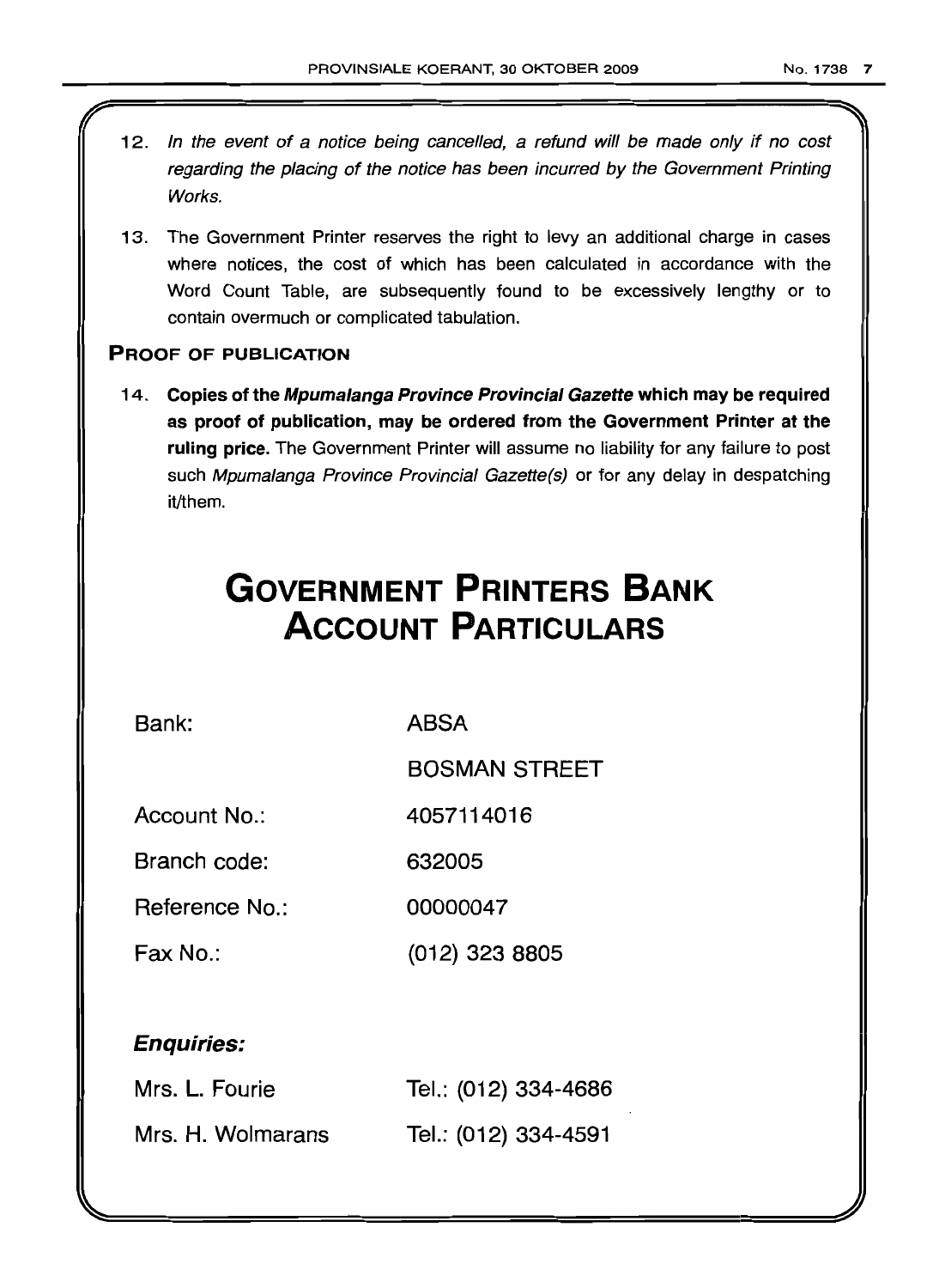# **GENERAL NOTICES • ALGEMENE KENNISGEWINGS**

### **NOTICE 339 OF 2009**

#### **NOTICE OF THE NELSPRUIT AMENDMENT SCHEME 1653**

We, Mashinin's Cad Draughting CC, being the authorized agent of Portion 5 of Erf 1029, Stonehenge Extension 1, hereby give notice in terms of section 56 (1) (b) (i) of the Town-planning and Townships Ordinance, 1986, that we have applied to the Mbombela Local Municipality for the amendment of the Nelspruit Town-planning Scheme, 1989, by rezoning of the property described above, situated at No.8 Crombeck Street from "Residential 1" to "Residential 1" and a guest house with 18 rooms.

Particulars of the application will lie for inspection during normal office hours at the office of the Town Clerk, No. 1 Nel Street, Room 243, for the period of 28 days from 23 October 2009 first publication of this notice.

Objections to or representations in respect of the application must be lodged with, or made in writing to the Town Clerk at the above address or at PO Box 45, Nelspruit, within a period of 28 days from 23 October 2009.

Address of agent: Stand 147, Bhabule Street, Kamagugu, Nelspruit, 1200.

### **KENNISGEWING 339 VAN 2009**

**•**

#### **NELSPRUIT-WYSIGINGSKEMA 1653**

Ons, Mashinin's Cad Draughting CC, synde die agent van Gedeelte 5 van Erf 1029, Stonehenge Extension 1, gee hiermee ingevolge artikel 56 (1) (b) (i) van die Ordonnansie op Dorpsbeplanning en Dorpe, 1986, kennis dat ons by die Mbombela Plaaslike Munisipaliteit aansoek gedoen het vir die wysiging van die Nelspruit-dorpsbeplanningskema, 1989, deur die hersonering van die eiendom hierbo beskryf NO.8 Crombeckstraat vanaf "Residensieel 1" na "Residensieel 1" en 'n gaste huis met 18 kamers.

Besonderhede van die aansoek lê ter insae gedurende gewone kantoorure by die kantoor van die Munisipale Bestuurder, Mbombela Plaaslike Munisipaliteit, Nelstraat No.1, Kamer 243, vir 'n periode van 28 dae vanaf 23 Oktober 2009.

Besware teen of vertoe ten opsigte van die aansoek moet binne 'n tydperk van 28 dae vanaf 23 Oktober 2009, skriftelik by bogemelde adres of by die Munisipale Bestuurder, Posbus 45, Nelspruit, 1200, ingedien of gerig word.

Adres van agent: Erf 147, Bhabulestraat, Kamagugu, Nelspruit, 1200.

23-30

#### **NOTICE 340 OF 2009**

SCHEDULE 8

Regulation 11 (2)

NOTICE OF APPLICATION FOR AMENDMENT OF TOWN-PLANNING SCHEME IN TERMS OF SECTION 56 (1) (b) (i) OF THE TOWN-PLANNING AND TOWNSHIPS ORDINANCE, 1986 (ORDINANCE 15 OF 1986)

### **ERMELO AMENDMENT SCHEME 206**

I, Adriaan Jacobus Benson Prinsloo, being the authorised agent of the owners of Remaining Extent of Erf 422, Ermelo Township, hereby give notice in terms of section 56 (1) (b) (i) of the Town-planning and Townships Ordinance, 1986, that I have applied to the Msukaligwa Local Municipality for the amendment of the town-planning scheme known as the Ermelo Townplanning Scheme, 1982, by the rezoning of the property described above, situated at Remaining Extent of Erf 422, Ermelo Township, Registration Division IT, Province Mpumalanga, from "Residential 1" to "Business 1".

Particulars of the application will lie for inspection during normal office hours at the office of the Municipal Manager/ Secretary of the Msukaligwa Local Municipality, Civic Centre, Taute Street, Ermelo, from a period of 28 days from 23 October 2009.

Objections to or representations in respect of the application must be lodged with or made in writing to the Municipal Manager/Secretary at the above address or at GF Botha & Van Dyk, corner of Kerk and Joubert Streets, Ermelo, within a period of 28 days from 23 October 2009.

Address of agent: G F Botha & Van Dyk Inc., corner of Kerk and Joubert Streets, Ermelo. Tel: (017) 819-7542. Ref: Mr A Prinsloo.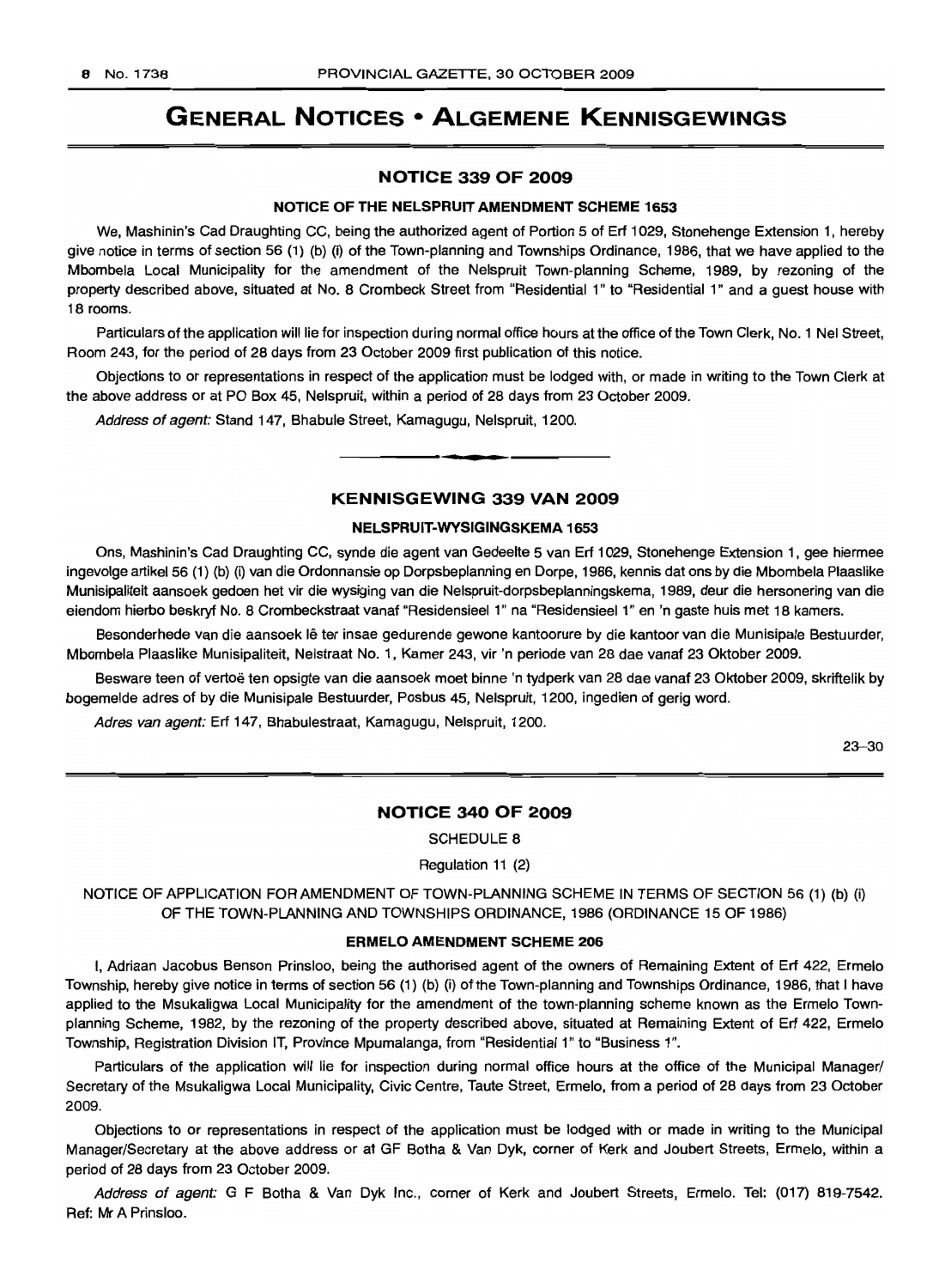### **KENNISGEWING 340 VAN 2009**

BYLAE 8

Regulasie 11 (2)

KENNISGEWING VAN AANSOEK OM WYSIGING VAN DORPSBEPLANNINGSKEMA INGEVOLGE ARTIKEL 56 (1) (b) (i) VAN DIE ORDONNANSIE OP DORPSBEPLANNING EN DORPE, 1986 (ORDONNANSIE 15 VAN 1986)

#### **ERMELO-WYSIGINGSKEMA 206**

Ek, Adriaan Jacobus Benson Prinsloo, synde die gemagtigde agent van die eienaars van Resterende Gedeelte van Erf 422, Ermelo-dorpsgebied, Registrasieafdeling I.T., provinsie Mpumalanga, gee hiermee ingevolge artikel 56 (1) (b) (i) van die Ordonnansie op Dorpsbeplanning en Dorpe, 1986, kennis dat ek by die Msukaligwa Local Municipality aansoek gedoen het om die wysiging van die dorpsbeplanningskema bekend as Ermelo-dorpsbeplanningskema, 1982, deur die hersonering van die eiendom hierbo beskryf, gelee te Resterende Gedeelte van Erf 422, Ermelo-dorpsgebied, Registrasieafdeling IT, provinsie Mpumalanga, vanaf "Residensieel 1" na "Besigheid 1".

Besonderhede van die aansoek lê ter insae gedurende gewone kantoorure by die kantoor van die Munisipale Bestuurder/Sekretaris van die Msukaligwa Local Municipality, Burgersentrum, Tautestraat, Ermelo, vir 'n tydperk van 28 dae vanaf 23 Oktober 2009.

Besware teen of vertoë ten opsigte van die aansoek moet binne 'n tydperk van 28 dae vanaf 23 Oktober 2009 skriftelik by die Munisipale Bestuurder/Sekretaris by bovermelde adres of by GF Botha & Van Dyk, h/v Kerk- en Joubertstraat, Ermelo, ingedien of gerig word.

Adres van agent: G F Botha & Van Dyk Ing., h/v Kerk- en Joubertstraat, Ermelo, 2350. Tel: (017) 819-7542. Verw: Mnr A. Prinsloo.

23-30

### **NOTICE 341 OF 2009**

SCHEDULE 8

Regulation 11 (2)

NOTICE OF APPLICATION FOR AMENDMENT OF TOWN-PLANNING SCHEME IN TERMS OF SECTION 56 (1) (b) (i) OF THE TOWN-PLANNING AND TOWNSHIPS ORDINANCE, 1986 (ORDINANCE 15 OF 1986)

### **ERMELO AMENDMENT SCHEME 551**

I, Adriaan Jacobus Benson Prinsloo, being the authorised agent of the owner of Erf 961, Breyten Township, Registration Division IT, Mpumalanga Province, hereby give notice in terms of section 56 (1) (b) (i) of the Town-planning and Townships Ordinance, 1986, that I have applied to the Msukaligwa Local Municipality for the amendment of the town-planning scheme known as Ermelo Town-planning Scheme, 1982, by the rezoning of the property described above, situated at Erf 961, Breyten Township, Registration Division IT, Province Mpumalanga, from "Residential 1" to "Residential 3".

Particulars of the application will lie for inspection during normal office hours at the office of the Municipal Manager/ Secretary, Civic Centre, Taute Street, Ermelo, for a period of 28 days from 23 October 2009.

Objections to or representations in respect of the application must be lodged with or made in writing to the Municipal Manager/Secretary at the above address or at corner of Kerk and Joubert Streets, Ermelo, within a period of 28 days from 23 October 2009.

Address of agent: G F Botha & Van Dyk Inc., corner of Kerk and Joubert Streets, Ermelo. Tel: (017) 819-7542. Ref: Mr A Prinsloo.

#### **KENNISGEWING 341 VAN 2009**

.**-.**

BYLAE 8

Regulasie 11 (2)

KENNISGEWING VAN MNSOEK OM WYSIGING VAN DORPSBEPLANNINGSKEMA INGEVOLGE ARTIKEL 56 (1) (b) (i) VAN DIE ORDONNANSIE OP DORPSBEPLANNING EN DORPE, 1986 (ORDONNANSIE 15 VAN 1986)

#### **ERMELO-WYSIGINGSKEMA 551**

Ek, Adriaan Jacobus Benson Prinsloo, synde die gemagtigde agent van die eienaar van Erf 961, Breyten-dorpsgebied, Registrasie Afdeling I.T., provinsie Mpumalanga, gee hiermee ingevolge artikel 56 (1) (b) (i) van die Ordonnansie op Dorpsbeplanning en Dorpe, 1986, kennis dat ek by die Msukaligwa Local Municipality aansoek gedoen het om die wysiging van die dorpsbeplanningskema bekend as Ermelo-dorpsbeplanningskema, 1982, deur die hersonering van die eiendom hierbo beskryf, geleë te Erf 961, Breyten-dorpsgebied, Registrasie Afdeling IT, provinsie Mpumalanga, vanaf "Residensieel 1" na "ResidensieeI3".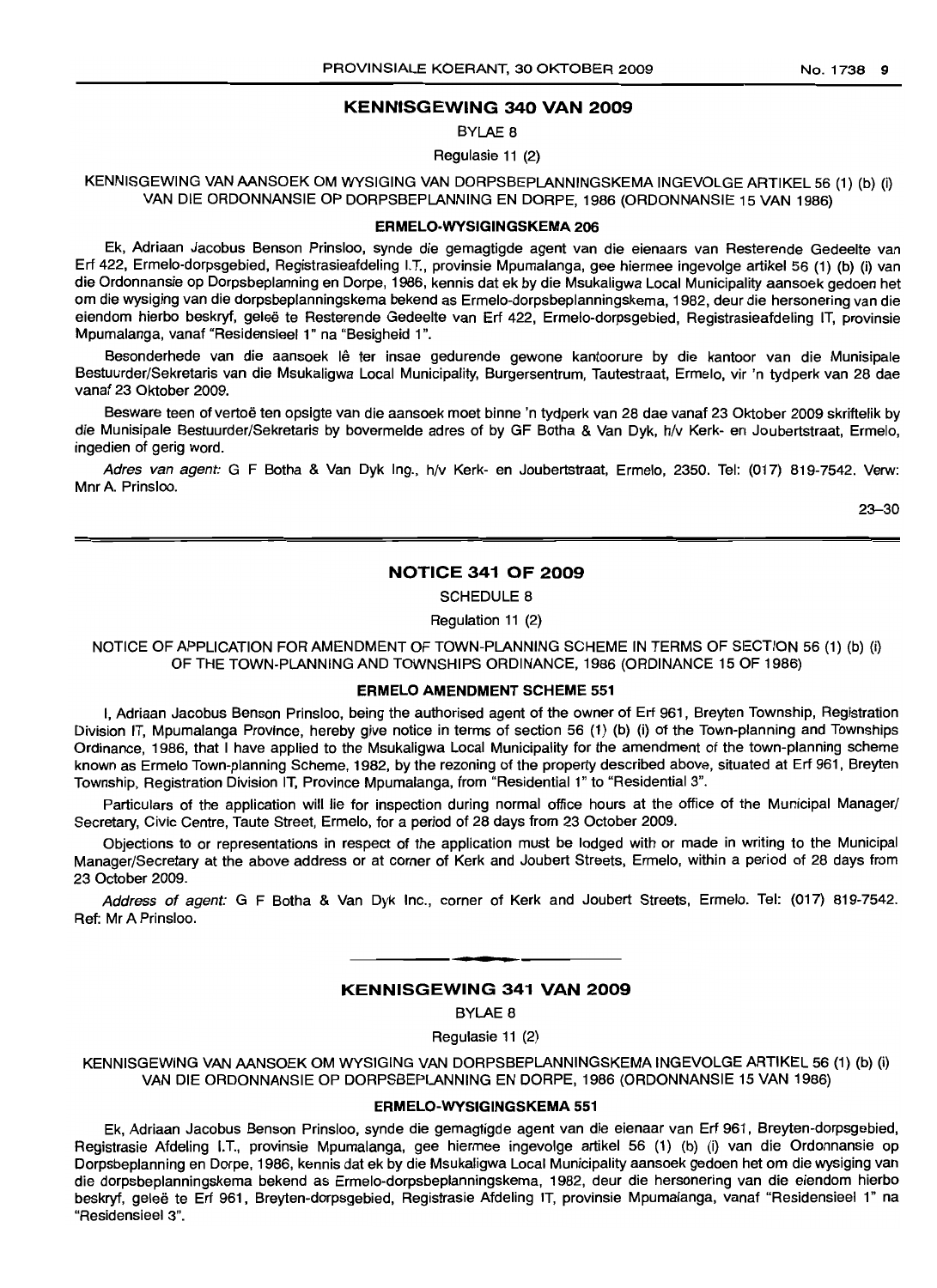Besonderhede van die aansoek lê ter insae gedurende gewone kantoorure by die kantoor van die Munisipale Bestuurder/Sekretaris van die Msukaligwa Local Municipality, Burgersentrum, Ermelo, vir 'n tydperk van 28 dae vanaf 23 Oktober 2009.

Besware teen of vertoë ten opsigte van die aansoek moet binne 'n tydperk van 28 dae vanaf 23 Oktober 2009 skriftelik by die Munisipale Bestuurder/Sekretaris by bovermelde adres of by GF Botha & Van Dyk, h/v Kerk- en Joubertstraat, Ermelo, ingedien of gerig word.

Adres van agent: G F Botha & Van Dyk Ing., h/v Kerk- en Joubertstraat, Ermelo. Tel: (017) 819-7542. Verw: Mnr A. Prinsloo.

23-30

# NOTICE 342 OF 2009

NOTICE OF APPLICATION FOR AMENDMENT OF TOWN-PLANNING SCHEME IN TERMS OF SECTION 56 (1) (b) (i) AND (ii) OF THE TOWN-PLANNING AND TOWNSHIPS ORDINANCE, 1986 (ORDINANCE 15 OF 1986)

#### DELMAS AMENDMENT SCHEME 44/2007

We, Terraplan Associates, being the authorised agent of the owner of Portion of Portion R/6 (Portion 48), of the farm Modderfontein 236 I.R., hereby give notice in terms of section 56 (1) (b) (i) and (ii) ofthe Town-planning and Townships Ordinance, 1986, that we have applied to the Victor Khanye Local Municipality (Delmas) for the amendment of the town-planning scheme known as the Delmas Town-planning Scheme, 2007, by the rezoning of the property described above, situated adjacent to Modderfontein Road/N12 highway from "Commercial Agriculture" to "Industrial 2" inclusive of a vehicle sales and display area, showrooms, a workshop and a dwelling unit as primary land uses, subject to certain restrictive measures.

Particulars of the application will lie for inspection during normal office hours at the office of the Municipal Manager, Room 2, c/o Samuel Road and Van der Walt Streets, Delmas, for the period of 28 days from 23 October 2009.

Objections to or representations in respect of the application must be lodged with or made in writing to the Municipal Manager at the above address or at P.O. Box 6, Delmas, 2210, within a period of 28 days from 23 October 2009.

Address of agent: (HS1940) Terraplan Associates, PO Box 1903, Kempton Park, 1620.

#### KENNISGEWING 342 VAN 2009

**- .**

KENNISGEWING VAN AANSOEK OM WYSIGING VAN DORPSBEPLANNINGSKEMA INGEVOLGE ARTIKEL 56 (1) (b) (i) EN (ii) VAN DIE ORDONNANSIE OP DORPSBEPLANNING EN DORPE, 1986 (ORDONNANSIE No. 15 VAN 1986)

### DELMAS-WYSIGINGSKEMA 44/2007

Ons, Terraplan Medewerkers, synde die gemagtigde agent van die eienaar van Gedeelte van Gedeelte R/6 (Gedeelte 48) van die plaas Modderfontein 236 I.R., gee hiermee ingevolge artikel 56 (1) (b) (i) en (ii) van die Ordonnansie op Dorpsbeplanning en Dorpe, 1986, kennis dat ons by die Victor Khanye Plaaslike Munisipaliteit (Delmas) aansoek gedoen het om die wysiging van die dorpsbeplanningskema bekend as Delmas-dorpsbeplanningskema, 2007, deur die hersonering van die eiendom hierbo beskryf, gelee aangrensend aan Modderfonteinweg/N12 snelweg vanaf "Kommersieel Landbou" na "Nywerheid 2" insluitende 'n voertuigverkoop area en vertoonlokale, werkswinkel en 'n woonhuis as primêre grondgebruike, onderworpe aan sekere beperkende voorwaardes.

Besonderhede van die aansoek lê ter insae gedurende gewone kantoorure by die kantoor van die Munisipale Bestuurder, Kamer 2, h/v Samuelweg en Van der Waltstraat, Delmas, vir 'n tydperk van 28 dae vanaf 23 Oktober 2009.

Besware teen of vertoë ten opsigte van die aansoek moet binne 'n tydperk van 28 dae vanaf 23 Oktober 2009 skriftelik by of tot die Munisipale Bestuurder by bovermelde adres of by Posbus 6, Delmas, 2210, ingedien of gerig word.

Adres van agent: (HS1940) Terraplan Medewerkers, Posbus 1903, Kempton Park, 1620.

23-30

#### NOTICE 346 OF 2009

#### NELSPRUIT AMENDMENT SCHEME 1651

NOTICE OF APPLICATION FOR THE AMENDMENT OF TOWN-PLANNING SCHEME IN TERMS OF SECTION 56 (1) (b) (i), READ WITH SECTION 28 OF THE TOWN-PLANNING AND TOWNSHIPS ORDINANCE, 1986 (ORDINANCE 15 OF 1986)

We, Nuplan Development Planners, being the authorised agent of the registered owner and the lessee of Erf 1851 (unregistered condolidation of the Remainder of Erf 1517 and Portion 1 of Erf 1519), West Acres Extension 1, hereby give notice in terms of section 56 (1) (b) (i), read with section 28 of the Town-planning and Townships Ordinance, 1986 (Ordinance 15 of 1986), that we have applied to the Mbombela Local Municipality for the amendment of the town-planning scheme known as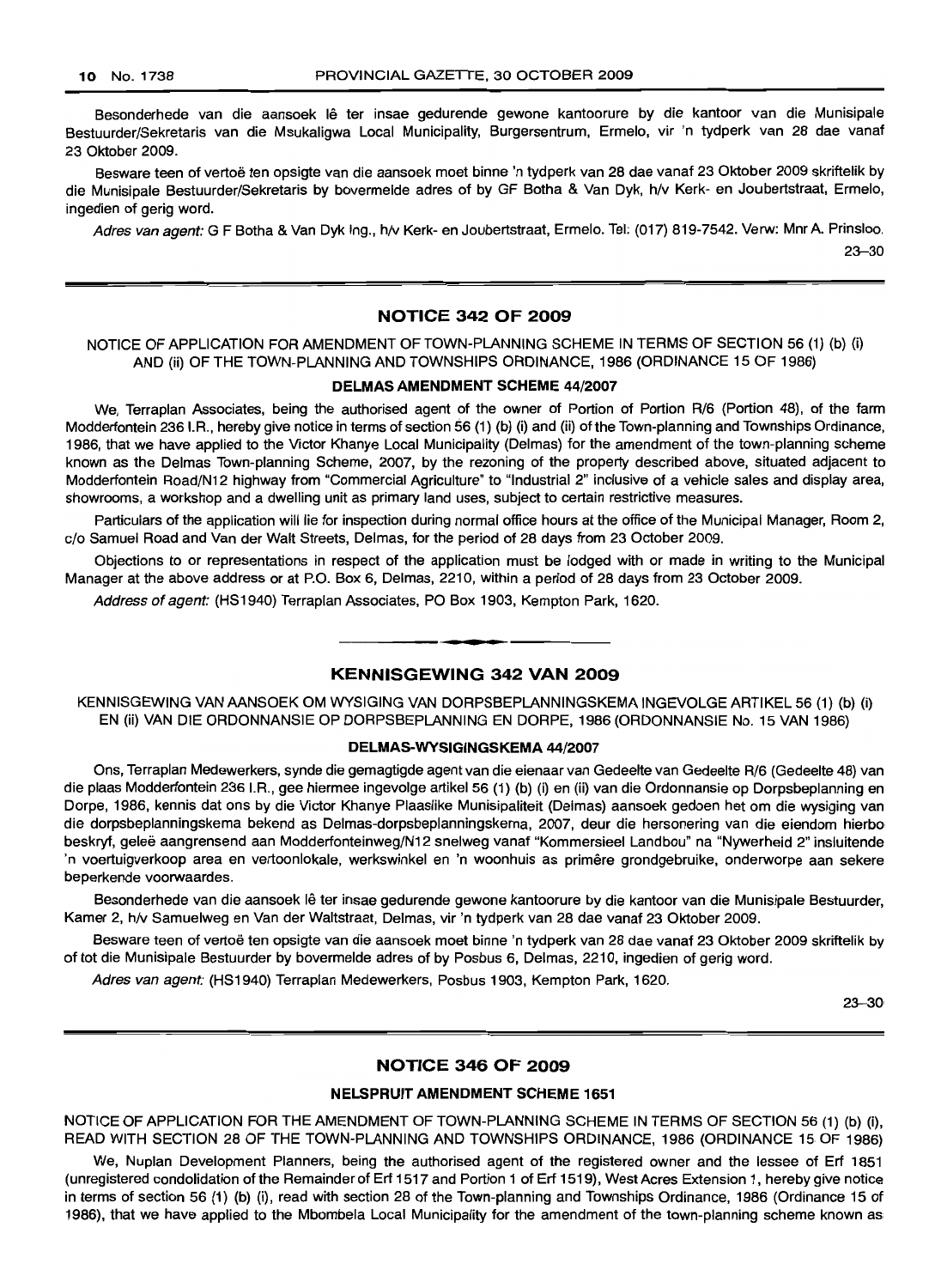Nelspruit Town-planning Scheme, 1989, by the rezoning of the property described above, situated south adjoining the N4 National Road, also known as Pappas Quarry, from "Special" to "Special", subject to an Annexure to provide for the disposal of manganese residue, the closure and rehabilitation of the property of the property for purposes of a green open area with restricted access.

Particulars of the application will lie for inspection during normal office hours at the office of the Municipal Manager, Mbombela Local Municipality, Department of Urban and Rural Management, Civic Centre, Nel Street, Nelspruit. for a period of 28 days from 30 October 2009.

Objections to or representations in respect of the application must be lodged with or made in writing to the Municipal Manager at the above address or at Mbombela Local Municipality, P.O. Box 45, Nelspruit, 1200, within a period of 28 days from 30 October 2009.

Address of authorized agent: Nuplan Development Planners, P.O. Box 2555, Nelspruit, 1200. Tel: (013) 752-3422. Fax: (013) 752-5795. E-mail: nuplan@mweb.co.za

# **• KENNISGEWING 346 VAN 2009**

#### **NELSPRlIIT-WYSIGINGSKEMA 1651**

KENNISGEWING VAN AANSOEK OM WYSIGING VAN DORPSBEPLANNINGSKEMA INGEVOLGE ARTIKEL 56 (1) (b) (i), SAAMGELEES MET ARTIKEL 28 VAN DIE ORDONNANSIE OP DORPSBEPLANNING EN DORPE, 1986 (ORDONNANSIE 15 VAN 1986)

Ons, Nuplan Development Planners, synde die gemagtigde agent van die geregistreerde eienaar en die huurder van Erf 1851 (die ongeregistreerde konsolidasie van die Restant van Erf 1517 en Gedeelte 1 van Erf 1519), West Acres Uitbreiding 13, gee hiermee ingevolge artikel56 (1) (b) (i), saamgelees met artikel28 van die Ordonnansie op Dorpsbeplanning en Dorpe, 1986 (Ordonnansie 15 van 1986), kennis dat ons by die Mbombela Plaaslike Munisipaliteit aansoek gedoen het om die wysiging van die dorpsbeplanningskema, bekend as Nelspruit-dorpsbeplanningskema, 1989, deur die hersonering van die eiendom hierbo beskryf, geleë suid aangrensend aan die N4 Nasionale pad, ook bekend as Pappas Quarry, vanaf "Spesiaal" na "Spesiaal", onderworpe aan 'n Bylae om voorsiening te maak vir die storting van mangaan residu, die sluiting en rehabilitasie van die eiendom vir doeleindes van 'n groen oopruimte area met beperkte toegang.

Besonderhede van bogenoemde aansoek lê ter insae gedurende gewone kantoorure by die kantoor van die Munisipale Bestuurder, Mbombela Plaaslike Munisipaliteit, Departement van Stedelike en Landelike Bestuur, Burgersentrum, Nelstraat, Nelspruit, vir 'n tydperk van 28 dae vanaf 30 Oktober 2009.

Besware teen of vertoë ten opsigte van die aansoek moet binne 'n tydperk van 28 dae vanaf 30 Oktober 2009 skriftelik by of tot die Munisipale Bestuurder by bovermelde adres of Mbombela Plaaslike Munisipaliteit, Posbus 45, Nelspruit, 1200, ingedien of gerig word.

Adres van gemagtigde agent: Nuplan Development Planners, Posbus 2555, Nelspruit, 1200. Tel: (013) 752-3422. Faks (013) 752-5795. E-pos: nuplan@mweb.co.za

30-6

# **NOTICE 347 OF 2009**

#### **PIET RETIEF AMENDMENT SCHEME 199**

NOTICE OF APPLICATION FOR THE AMENDMENT OF THE PIET RETIEF TOWN-PLANNING SCHEME, 1980, IN TERMS OF SECTION 56 (1) (b) (i) OF THE TOWN-PLANNING AND TOWNSHIPS ORDINANCE, 1986 (ORDINANCE No. 15 of 1986)

I, Pinkie Kuhne, being the authorised agent of the registered owner of the property mentioned below, hereby give notice, in terms of the above ordinance, that I have applied to the Mkhondo Municipality, Piet Retief, for the amendment of the townplanning scheme, known as the Piet Retief Town-planning Scheme, 1980, by the rezoning of Erf 219, situated at No.9 South Street, Piet Retief, from "Residential 1" to "Residential 3".

Particulars regarding the application will lie for inspection during normal office hours at the office of the Municipal Manager, Civic Centre, Mark Street, Piet Retief, for a period of 28 (twenty-eight) days from 30 October 2009.

Objections to this application must, within a period of 28 (twenty-eight) days from 30 October 2009, written and in duplicate. be submitted to the Municipal Manager at the above address, or be posted to P.O. Box 23, Piet Retief, 2380.

Agent: Pinkie Kuhne, 76 Paterson Street (P.O. Box 22072), Newcastle, 2940. Tel./Fax: (034) 312-3116. Cell.: 082 952 2946.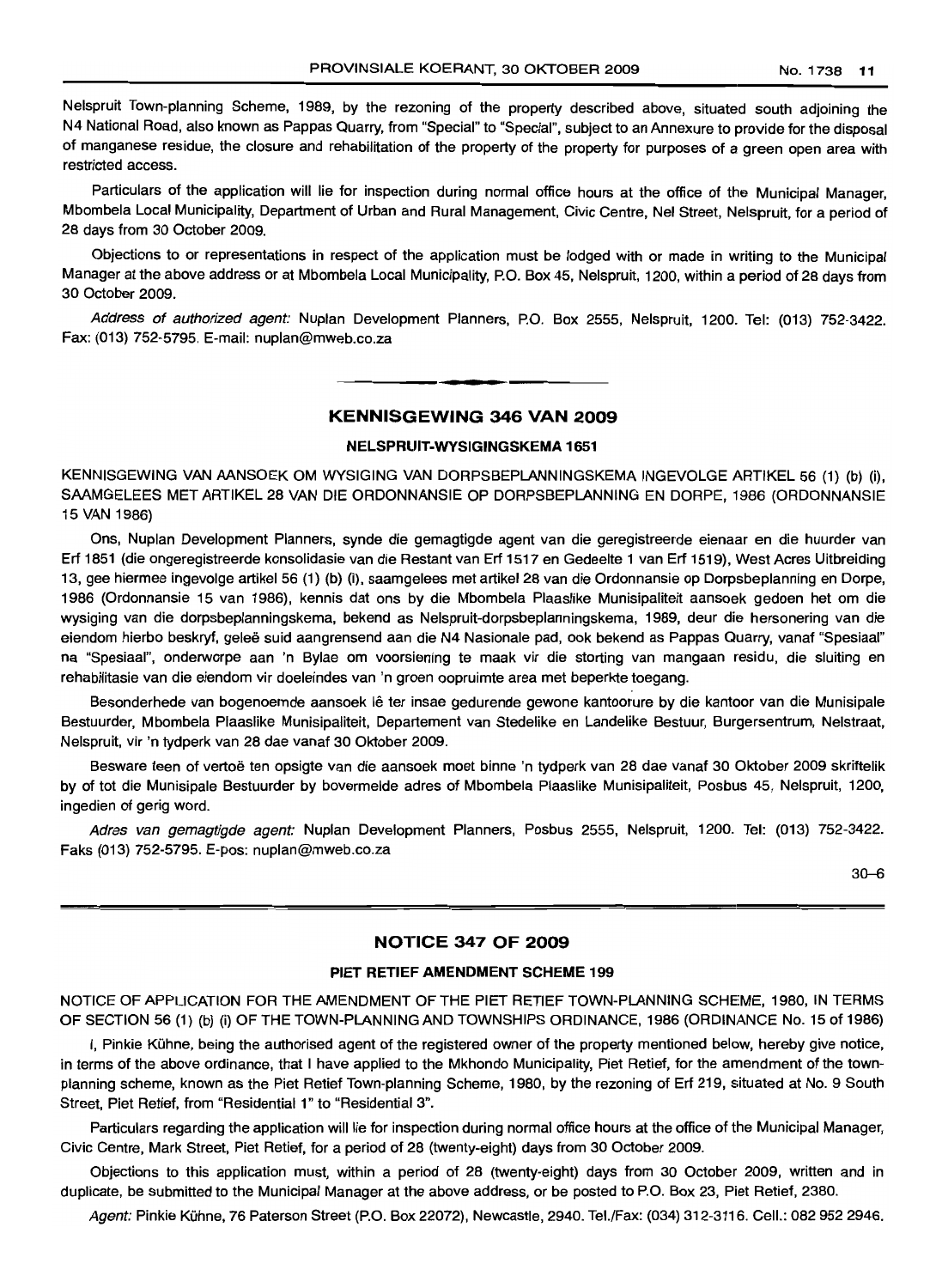# **KENNISGEWING 347 VAN 2009**

#### **PIET RETIEF WYSIGINGSKEMA 199**

KENNISGEWING VAN AANSOEK OM DIE WYSIGING VAN DIE PIET RETIEF-DORPSBEPLANNINGSKEMA, 1980, INGEVOLGE ARTIKEL 56 (1) (b) (i) VAN DIE ORDONNANSIE OP DORPSBEPLANNING EN DORPE, 1986 (ORDONNANSIE No. 15 VAN 1986)

Ek, Pinkie Kuhne, synde die gemagtigde agent van die geregistreerde eienaar van die ondergenoemde eiendom, gee hiermee, ingevolge bogenoemde artikel, kennis dat ek by die Mkhondo Munisipaliteit, Piet Retief, aansoek gedoen het om die wysiging van die dorpsbeplanningskema, bekend as die Piet Retief-dorpsbeplanningskema, 1980, deur die hersonering van Erf 219, geleë te Southstraat No. 9, Piet Retief, vanaf "Residensieel 1" na "Residensieel 3".

Besonderhede van die aansoek lê ter insae gedurende gewone kantoorure by die kantoor van die Munisipale Bestuurder, Burgersentrum, Markstraat, Piet Retief, vir 'n tydperk van 28 (agt-en-twintig) dae vanaf 30 Oktober 2009.

Besware of vertoë teen die aansoek moet binne 'n tydperk van 28 (agt-en-twintig) dae vanaf 30 Oktober 2009, geskrewe en in tweevoud, ingehandig word by die Munisipale Bestuurder, by bovermelde adres, of gepos word aan Posbus 23, Piet Retief, 2380.

Agent: Pinkie Kühne, Patersonstraat 76 (Posbus 22072), Newcastle, 2940. Tel./Faks: (034) 312-3116. Sel.: 082 952 2946.

 $30 - 6$ 

### **NOTICE 348 OF 2009**

NOTICE OF AMENDMENT OF TOWN-PLANNING SCHEME IN TERMS OF SECTION 56 (1) (b) OF THE TOWN-PLANNING AND TOWNSHIPS ORDINANCE, 1986 (ORDINANCE 15 OF 1986)

#### SECUNDA AMENDMENT **SCHEME 142**

I, Andreas Johannes Pienaar, being the authorised agent of the owner of Portion 2 of Stand 8464, Secunda Extension 13, hereby give notice in terms of section 56 (1) (b) of the Town-planning and Townships Ordinance, 1986, that I have applied to the Goven Mbeki Municipality for the amendment of the town-planning scheme known as the Secunda Townplanning Scheme, 1993, for the rezoning of Portion 2 of Stand 8464, situated at the corner of PDP Kruger and Nelson Mandela Drives, Secunda Ext 13, from "Institution" to "Business 3",

Particulars of the application will lie for inspection during normal office hours at the office of the Physical Development Division, Goven Mbeki Municipality, Secunda CBD (Room 323), for a period of 28 days from 30 October 2009.

Objections to or representations in respect of the application must be lodged or made in writing to the Deputy Director: Physical Development (Room 323) at the above address or at Private Bag X1017, Secunda, 2302, within a period of 28 days from 30 October 2009.

Address of owner: PO Box 2290, Secunda, 2302.

#### **KENNISGEWING 348 VAN 2009**

**. -**

KENNISGEWING VAN AANSOEK OM WYSIGING VAN DORPSBEPLANNINGSKEMA INGEVOLGE ARTIKEL 56 (1) (b) VAN DIE ORDONNANSIE OP DORPSBEPLANNING EN DORPE, 1986 (ORDONNANSIE 15 VAN 1986)

#### **SECUNDA-WYSIGINGSKEMA 142**

Ek, Andreas Johannes Pienaar, synde die gemagtigde agent van die eienaar van Ged 2 van Erf 8464, Secunda Uitbreiding 13, gee hiermee ingevolge artikel 56 (1) (b) van die Ordonnansie op Dorpsbeplanning en Dorpe, 1986, kennis dat ek by die Goven Mbeki Munisipaliteit aansoek gedoen het om wysiging van die dorpsbeplanningskema, bekend as Secundadorpsbeplanningskema, 1993, vir die hersonering van Ged 2 van Erf 8464, op die hoek van PDP Kruger- en Nelson Mandelaweg, Secunda X13, vanaf "Inrigting" na "Besigheid 3".

Besonderhede van die aansoek lê ter insae gedurende normale kantoorure by die kantoor van die Afdeling Fisiese Ontwikkeling, Goven Mbeki Munisipaliteit, Secunda SBG (Kamer 323), vir 'n tydperk van 28 dae vanaf 30 Oktober 2009.

Besware teen of vertoë ten opsigte van die aansoek moet binne 'n tydperk van 28 dae vanaf 30 Oktober 2009, skriftelik by of tot die Adjunk-Direkteur, Fisiese Ontwikkeling, by bovermelde adres of by Privaatsak X1017, Secunda, 2302, ingedien of gerig word.

Adres van eienaar: Posbus 2290, Secunda, 2302.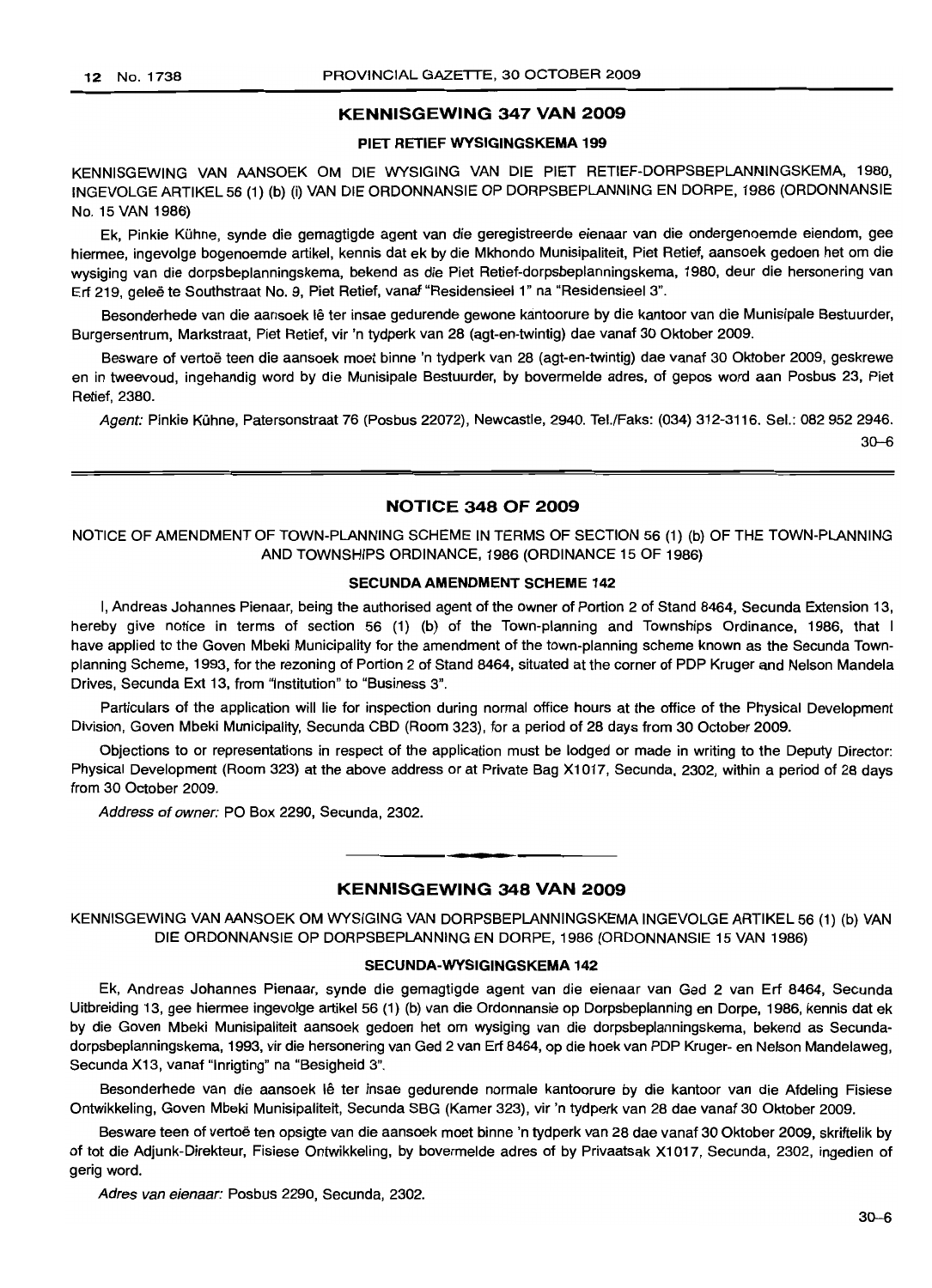# **NOTICE 349 OF 2009**

#### **PIET RETIEFAMENDMENT SCHEME 185**

NOTICE OF APPLICATION FOR THE AMENDMENT OF THE PIET RETIEF TOWN-PLANNING SCHEME, 1980, IN TERMS OF SECTION 56 (1) (b) (i) OF THE TOWN-PLANNING AND TOWNSHIPS ORDINANCE, 1986 (ORDINANCE No. 15 of 1986)

I, Pinkie Kuhne, being the authorised agent of the registered owner of the property mentioned below, hereby give notice, in terms of the above ordinance, that I have applied to the Mkhondo Municipality, Piet Retief, for the amendment of the townplanning scheme, known as the Piet Retief Town-planning Scheme, 1980, by the rezoning of Portion 3 of Erf 870, situated at No. 17A Anema Street, Piet Retief, from "Residential 1" to "Residential 3".

Particulars regarding the application will lie for inspection during normal office hours at the office of the Municipal Manager, Civic Centre, Mark Street, Piet Retief, for a period of 28 (twenty-eight) days from 30 October 2009.

Objections to this application must, within a period of 28 (twenty-eight) days from 30 October 2009, written and in duplicate, be submitted to the Municipal Manager at the above address, or be posted to P.O. Box 23, Piet Retief, 2380.

Agent: Pinkie Kuhne, 76 Paterson Street, P.O. Box 22072, Newcastle, 2940. Tel./Fax: (034) 312-3116. Cell.: 0829522946.

# **• KENNISGEWING 349 VAN 2009**

#### **PIET RETIEF AMENDMENT SCHEME 185**

KENNISGEWING VAN AANSOEK OM DIE WYSIGING VAN DIE PIET RETIEF-DORPSBEPLANNINGSKEMA, 1980, INGEVOLGEARTIKEL56 (1) (b) (i) VAN DIE ORDONNANSIE OP DORPSBEPLANNING EN DORPE, 1986 (ORDONNANSIE No. 15 VAN 1986)

Ek, Pinkie Kuhne, synde die gemagtigde agent van die geregistreerde eienaar van die ondergenoemde eiendom, gee hiermee, ingevolge bogenoemde artikel, kennis dat ek by die Mkhondo Munisipaliteit, Piet Retief, aansoek gedoen het om die wysiging van die dorpsbeplanningskema, bekend as die Piet Retief-dorpsbeplanningskema, 1980, deur die hersonering van Gedeelte 3 van Erf 870, gelee te Anemastraat No. 17A, Piet Retief, vanaf "Residensieel 1" na "Residensieel 3".

Besonderhede van die aansoek lê ter insae gedurende gewone kantoorure by die kantoor van die Munisipale Bestuurder, Burgersentrum, Markstraat, Piet Retief, vir 'n tydperk van 28 (agt-en-twintig) dae vanaf 30 Oktober 2009.

Besware of vertoë teen die aansoek moet binne 'n tydperk van 28 (agt-en-twintig) dae vanaf 30 Oktober 2009, geskrewe en in tweevoud, ingehandig word by die Munisipale Bestuurder, by bovermelde adres, of gepos word aan Posbus 23, Piet Retief, 2380.

Agent: Pinkie Kühne, Patersonstraat 76, Posbus 22072, Newcastle, 2940. Tel./Faks: (034) 312-3116. Sel.: 082 952 2946.

30-6

## **NOTICE 350 OF 2009**

#### APPLICATION FOR ESTABLISHMENT OF TOWNSHIP

NOTICE OF APPLICATION FOR THE ESTABLISHMENT OF A TOWNSHIP IN TERMS OF CHAPTER IV, SECTION 96 OF THE TOWN-PLANNING AND TOWNSHIPS ORDINANCE, 1986 (ORDINANCE 15 OF 1986)

We, Nuplan Development Planners, being the authorised agent of the registered owner of the property mentioned hereunder, duly authorized by the registered owner hereby gives notice in terms of section 96 of the Town-planning and Townships Ordinance, 1986 (Ordinance 15 of 1986) read with section 69 that we have applied to the Mbombela Local Municipality for the establishment of the Township Sterkspruit Proper, situated on Portion 26 (portion of Portion 4) of the farm Sterkspruit 285-JT, as set out in the Annexure hereto.

Particulars of the application will lie for inspection during normal office hours at the office of the Municipal Manager, Department Urban and Rural Management, Second Floor, Mbombela Local Municipality, Civic Centre, Nel Street, Nelspruit, for a period of 28 days from 30 October 2009.

Objections to, or representations in respect of the application must be lodged with or made in writing to the Municipal Manager, Mbombela Local Municipality at the above address or at PO Box 45, Nelspruit, 1200, within a period of 28 days from 30 October 2009, thus not later than 27 November 2009.

#### **ANNEXURE**

Name of town: **Sterkspruit Proper.** Total number of erven: 6.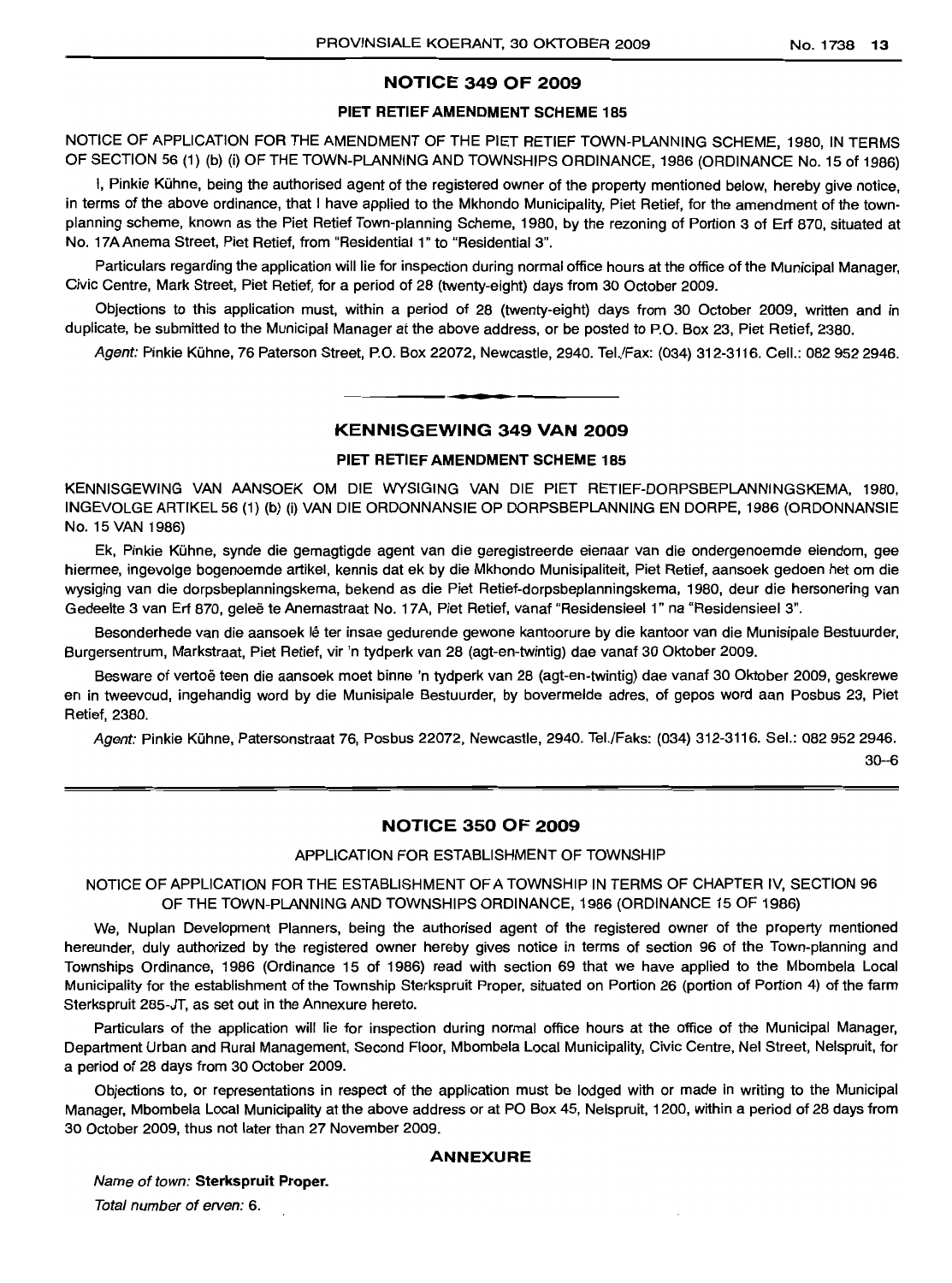Land uses: Special for inter alia access control, agricultural purposes, engineering services infrastructure, open space and recreation purposes, and related uses: 1 ert; Special for a conference centre, hotel, hotel and tourism accommodation and related uses, and engineering services infrastructure: 1 ert; Special for hotel and tourism accommodation and related uses and engineering services infrastructure: 2 erven; Special for a multi-purpose centre with conference facilities; sport events, entertainment and recreation, and related uses, and associated accommodation for sporting events: 1 ert. Special for residential purposes for management personnel and associated uses: 1 ert. Provincial Road D957 is excluded from the township.

Property description: Portion 26 (portion of Portion 4), of the farm Sterkspruit 285-JT.

Locality: Situated approximately 9 km west of Nelspruit along the N4, north on the Sterkspruit Road (Road D2125) and approximately 1,4 km east along Road D957.

Name of applicant: Takitsi Trading CC (Reg. No. 2004/051215/23).

Authorised agent: Nuplan Development Planners, PO Box 2555, Nelspruit, 1200. Tel: (013) 752-3422. Fax: (013) 752-5795. E-mail: admin@nuplan.co.za

**.-**

#### **KENNISGEWING 350 VAN 2009**

AANSOEK OM DORPSTIGTING

KENNISGEWING VAN AANSOEK OM DORPSTIGTING INGEVOLGE HOOFSTUK IV, ARTIKEL 96 VAN DIE ORDONNANSIE OP DORPSBEPLANNING EN DORPE, 1986 (ORDONNANSIE 15 VAN 1986)

Ons, Nuplan Development Planners, synde die gemagtigde agent van die geregistreerde eienaar van die eiendom hieronder vermeld, behoorlik daartoe gemagtig, gee hiermee ingevolge artikel 96 van die Ordonnansie op Dorpsbeplanning en Dorpe, 1986 (Ordonnansie 15 van 1986), saamgelees met artikel 69, kennis dat ons by die Mbombela Plaaslike Munisipaliteit aansoek gedoen het om die dorp Sterkspruit Proper op Gedeelte 26 (gedeelte van Gedeelte 4) van die plaas Sterkspruit 285-JT, te stig, soos vermeld in die Bylae hiertoe.

Besonderhede van bogenoemde aansoek lê ter insae gedurende gewone kantoorure by die kantoor van die Munisipale Bestuurder, Departement Stedelike en Landelike Bestuur, Tweede Vloer, Mbombela Plaaslike Munisipaliteit, Burgersentrum, Nelstraat, Nelspruit, vir 'n tydperk van 28 dae vanaf 30 Oktober 2009.

Besware teen of vertoë ten opsigte van die aansoek moet binne 'n tydperk van 28 dae vanaf 30 Oktober 2009, dus nie later as 27 November 2009 skriftelik by die Munisipale Bestuurder by bovermelde adres of by Posbus 45, Nelspruit, 1200, ingedien of gerig word.

#### **BYLAE**

#### Naam van dorp: **Sterkspruit Proper.**

Aantal erwe in dorp: 6.

Grondgebruike: Spesiaal vir onder andere toegangsbeheer, landboudoeleindes, ingenieursdiensteinfrastruktuur, oop ruimte en ontspanning, en verwante gebruike: 1 ert; Spesiaal vir doeleindes van 'n konferensiesentrum, hotel, hotel- en toerisme akkommodasie en verwantegebruike en ingenieursdiensteinfrastruktuur: 1 ert; Spesiaal vir hotel- en toerisme akkommodasie, verwante gebruike en ingenieursdiensteinfrastruktuur: 2 erwe; Spesiaal vir 'n meerdoelige sentrum met konferensiefasiliteite, sport byeenkomste, vermaak en ontspanning, en verwante gebruike, en sport verwante akkommodasie: 1 ert; Spesiaal vir residensieel vir bestuurspersoneel en verwante gebruike: 1 ert. Provinsiale Pad D957 word uitgesluit van die dorp.

Eiendomsbeskrywing: Gedeelte 26 (gedeelte van Gedeelte 4), van die plaas Sterkspruit 285-JT.

Ligging: Geleë ongeveer 9 km wes van Nelspruit met die N4, noord by die Sterkspruit afdraai (Pad D2125) en ongeveer 1,4 km 005 met Pad D957.

Naam van applikant: Takitsi Trading CC (Reg. No. 2004/051215/23).

Gemagtigde agent: Nuplan Development Planners, Posbus 2555, Nelspruit, 1200. Tel: (013) 752-3422. Faks: (013) 752-5795. E-pos: admin@nuplan.co.za

30-6

### **NOTICE 351 OF 2009**

#### NOTICE OF DRAFT SCHEME

The Thaba Chweu Municipality, Lydenburg Administrative Unit gives notice in terms of section 28 (1) (a) of the Townplanning and Townships Ordinance, 1986 (Ordinance 15 of 1986), read with section 56 (1) (b) (i) and (ii) draft town-planning scheme to be known as Ert 1495, Mashishing Extension 1.

This scheme is an amendment scheme and contains the following proposals: The inclusion of Ert 1495, Mashishing Extension 1 located at Swik Street, just to the north of the Sixth Street intersection into the Lydenburg Town-planning Scheme, 1995.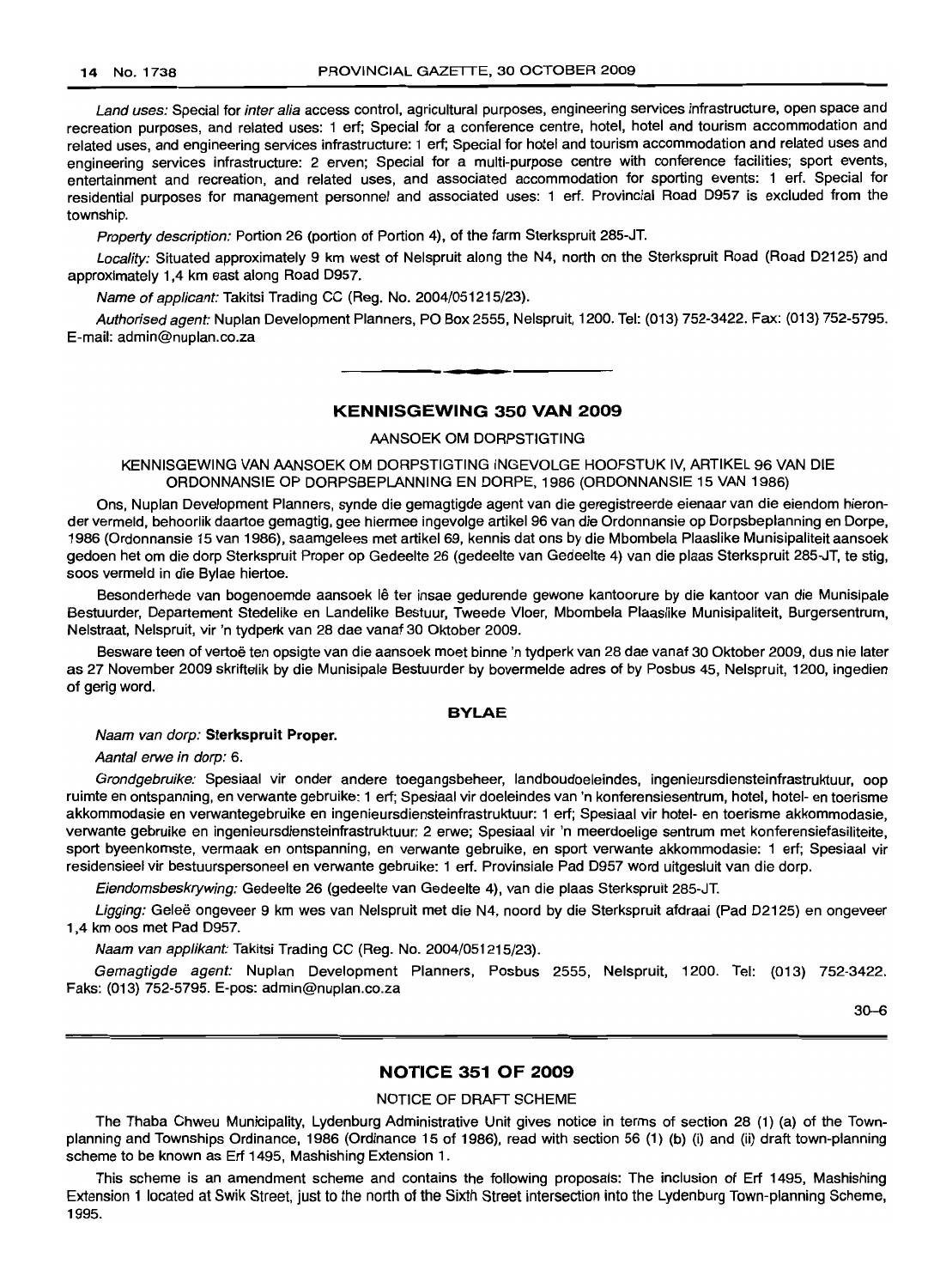The zoning of the erf to "Business 2" with the inclusion of a place of refreshment/tavern as primary land use.

The erf is currently, according to Act 4 of 1984 as well as the Title Deed, zoned as "Residential" which includes certain business facilities.

The draft scheme will lie for inspection during normal office hours at the office of the Municipal Manager, Thaba Chweu Municipality, Lydenburg Administrative Unit, Sentraal Street, Lydenburg for a period of 28 days from 30/10/2009.

Objections to or representations in respect of the scheme must be lodged with or made in writing to the Municipal Manager at the above address of at PO Box 61, Lydenburg, 1120, within a period of 28 days from 30/10/2009.

Address of agent: (HS1959) Terraplan Associates, PO Box 1903, Kempton Park, 1620

### **KENNISGEWING 351 VAN 2009**

**•**

#### KENNISGEWING VAN ONTWERPSKEMA

Die Thaba Chweu Munisipaliteit, Lydenburg Administratiewe Eenheid gee hiermee ingevolge artikel 28 (1) (a) van die Ordonnansie op Dorpsbeplanning en Dorpe, 1986 (Ordonnansie 15 van 1986), saamgelees met artikel 56 (i) (b) (i) en (ii) kennis dat 'n ontwerpdorpsbeplanningskema bekend te staan as Erf 1495, Mashishing Uitbreiding 1 deur hom opgestel is.

Hierdie skema is 'n wysigingskema en bevat die volgende voorstelle: Die insluiting van Erf 1495, Mashishing Uitbreiding 1 geleë te Swikstraat ten noorde van Sixthstraat aansluiting by die Lydenburg-dorpsbeplanningskema, 1995.

Die sonering van die erf na "Besigheid 2" met die insluiting van 'n verversingsplek/taverne as primêre gebruiksreg.

Die erf is huidiglik volgens Wet 4 van 1984 sowel as die Titelakte, gesoneer as "Residensieel" wat sekere besigheidsfasiliteite insluit.

Die ontwerpskema Ie ter insae gedurende gewone kantoorure by die kantoor van die Munisipale Bestuurder, Thaba Chweu Munisipaliteit Lydenburg Administratiewe Eenheid, Sentraalstraat, Lydenburg, vir 'n tydperk van 28 dae vanaf 30/10/2009.

Besware teen of vertoe ten opsigte van die skema moet binne 'n tydperk van 28 dae vanaf 30/10/2009 skriftelik by of tot die Munisipale Bestuurder bovermelde adres of by Posbus 61, Lydenburg, 1120, ingedien of gerig word.

Adres van agent: (HS1959) Terraplan Medewerkers, Posbus 1903, Kempton Park, 1620.

30-6

#### **NOTICE 352 OF 2009**

### NOTICE OF DRAFT SCHEME

The Thaba Chweu Municipality, Lydenburg Administrative Unit gives notice in terms of section 28 (1) (a) of the Townplanning and Townships Ordinance, 1986 (Ordinance 15 of 1986), read with section 56 (1) (b) (i) and (ii) draft town-planning scheme to be known as Erf 1588, Mashishing.

This scheme is an amendment scheme and contains the following proposals: The inclusion of Erf 1588, Mashishing located at 1588 Ferro Street, Mashishing, into the Lydenburg Town-planning Scheme, 1995.

The zoning of the erf to "Business 2" with the inclusion of a place of refreshment/tavern as primary land use.

The erf is currently, according to Act 4 of 1984 as well as the Title Deed, zoned as "Residential" which includes certain business facilities.

The draft scheme will lie for inspection during normal office hours at the office of the Municipal Manager, Thaba Chweu Municipality, Lydenburg Administrative Unit, Sentraal Street, Lydenburg for a period of 28 days from 30/10/2009.

Objections to or representations in respect of the scheme must be lodged with or made in writing to the Municipal Manager at the above address of at PO Box 61, Lydenburg, 1120, within a period of 28 days from 30/10/2009.

Address of agent: (HS 1939) Terraplan Associates, PO Box 1903, Kempton Park, 1620.

# **KENNISGEWING 352 VAN 2009**

**• •**

#### KENNISGEWING VAN ONTWERPSKEMA

Die Thaba Chweu Munisipaliteit, Lydenburg Administratiewe Eenheid gee hiermee ingevolge artikel 28 (1) (a) van die Ordonnansie op Dorpsbeplanning en Dorpe, 1986 (Ordonnansie 15 van 1986), saamgelees met artlkel 56 (i) (b) (i) en (ii) kennis dat 'n ontwerpdorpsbeplanningskema bekend te staan as Erf 1588, Mashishing deur hom opqestel is.

Hierdie skema is 'n wysigingskema en bevat die volgende voorstelle: Die insluiting van Erf 1588, Mashishing, geleë te Ferrostraat 1588, Mashishing, by die Lydenburg-dorpsbeplanningskema, 1995.

Die sonering van die erf na "Besigheid 2" met die insluiting van 'n verversingsplek/taverne as primêre gebruiksreg.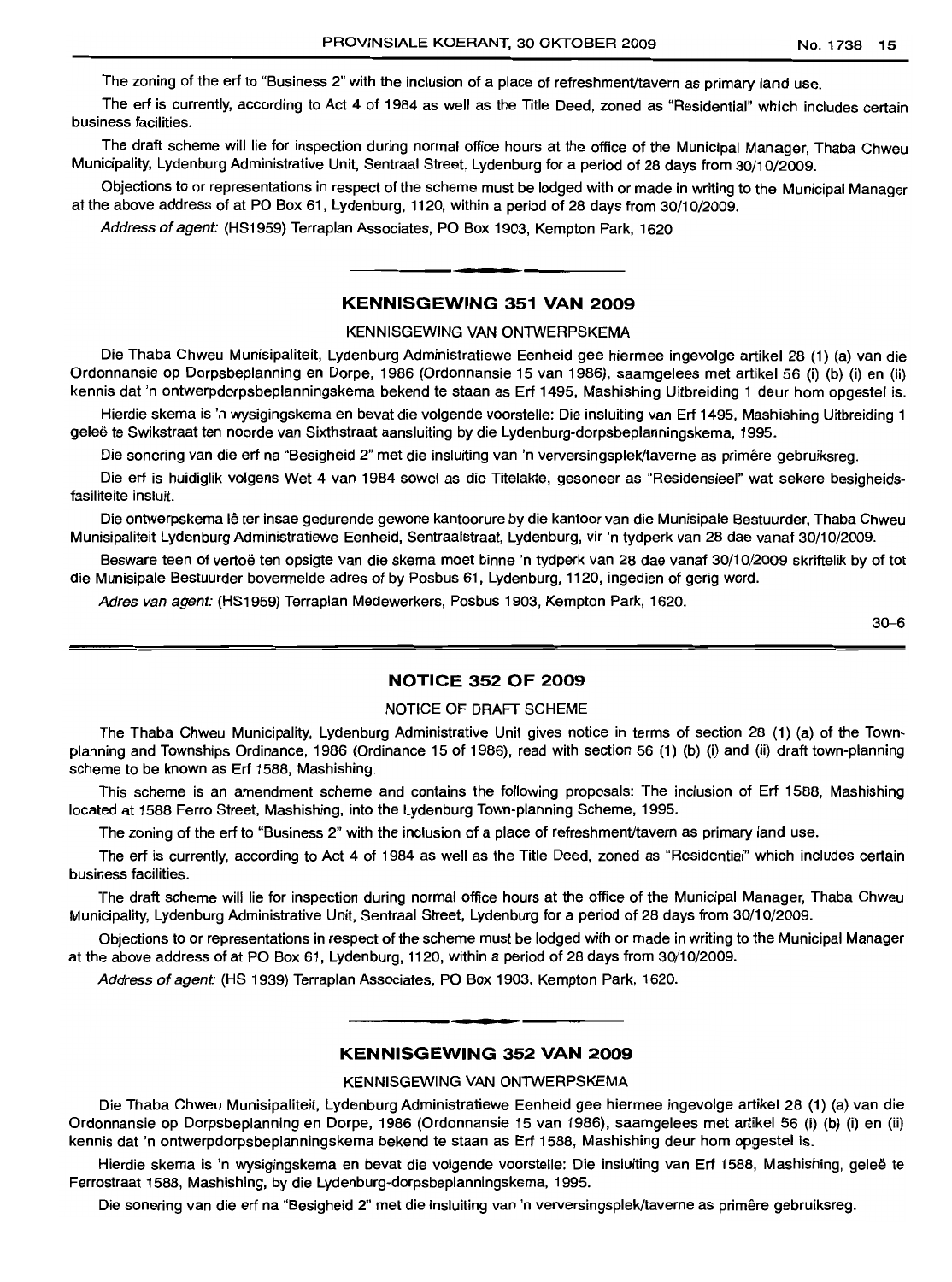Die erf is huidiglik volgens Wet 4 van 1984 sowel as die Titelakte, gesoneer as "Residensieel" wat sekere besigheidsfasiliteite insluit.

Die ontwerpskema Ie ter insae gedurende gewone kantoorure by die kantoor van die Munisipale Bestuurder, Thaba Chweu Munisipaliteit Lydenburg Administratiewe Eenheid, Sentraalstraat, Lydenburg, vir 'n tydperk van 28 dae vanaf 30/10/2009.

Besware teen of vertoë ten opsigte van die skema moet binne 'n tydperk van 28 dae vanaf 30/10/2009 skriftelik by of tot die Munisipale Bestuurder bovermelde adres of by Posbus 61, Lydenburg, 1120, ingedien of gerig word.

Adres van agent: (HS1939) Terraplan Medewerkers, Posbus 1903, Kempton Park, 1620.

30-6

### **NOTICE 353 OF 2009**

MPUMALANGA GAMBLING ACT, 1995 (ACT 5 OF 1995), AS AMENDED

APPLICATION FOR A TRANSFER OF A SITE OPERATOR LICENCE

Notice is hereby given that Frederick Andries Jacobus, 10 No. 6401315044085, trading as Jewel of India Restaurant; intends submitting an application to the Mpumalanga Gambling Board on 3 November 2009 for a transfer of a site operator licence.

The application will be open for public inspection at the office of the Mpumalanga Gambling Board at First Avenue, Private Bag 9908, White River, South Africa, 1240, from 3 November 2009.

The purpose of the application is to obtain a licence to operate and keep limited payout machines on the premises, of the aforesaid business.

The applicant's business is located at Shop No.6, Greenpoint Centre, Del Judor, Witbank, Emalahleni Municipality, Mpumalanga Province.

The owner of the site is Frederick Andries Jacobus.

Attention is directed to the provisions of section 26 of the Mpumalanga Gambling Act, 1995 (Act No. 5 of 1995), as amended, which makes provision for submission of written objections in respect of the application.

Such objections should be lodged within 30 days from 3 November 2009 with the Chief Executive Officer, of the said Gambling Board whose address is First Avenue, Private Bag 9908, White River, South Africa, 1240.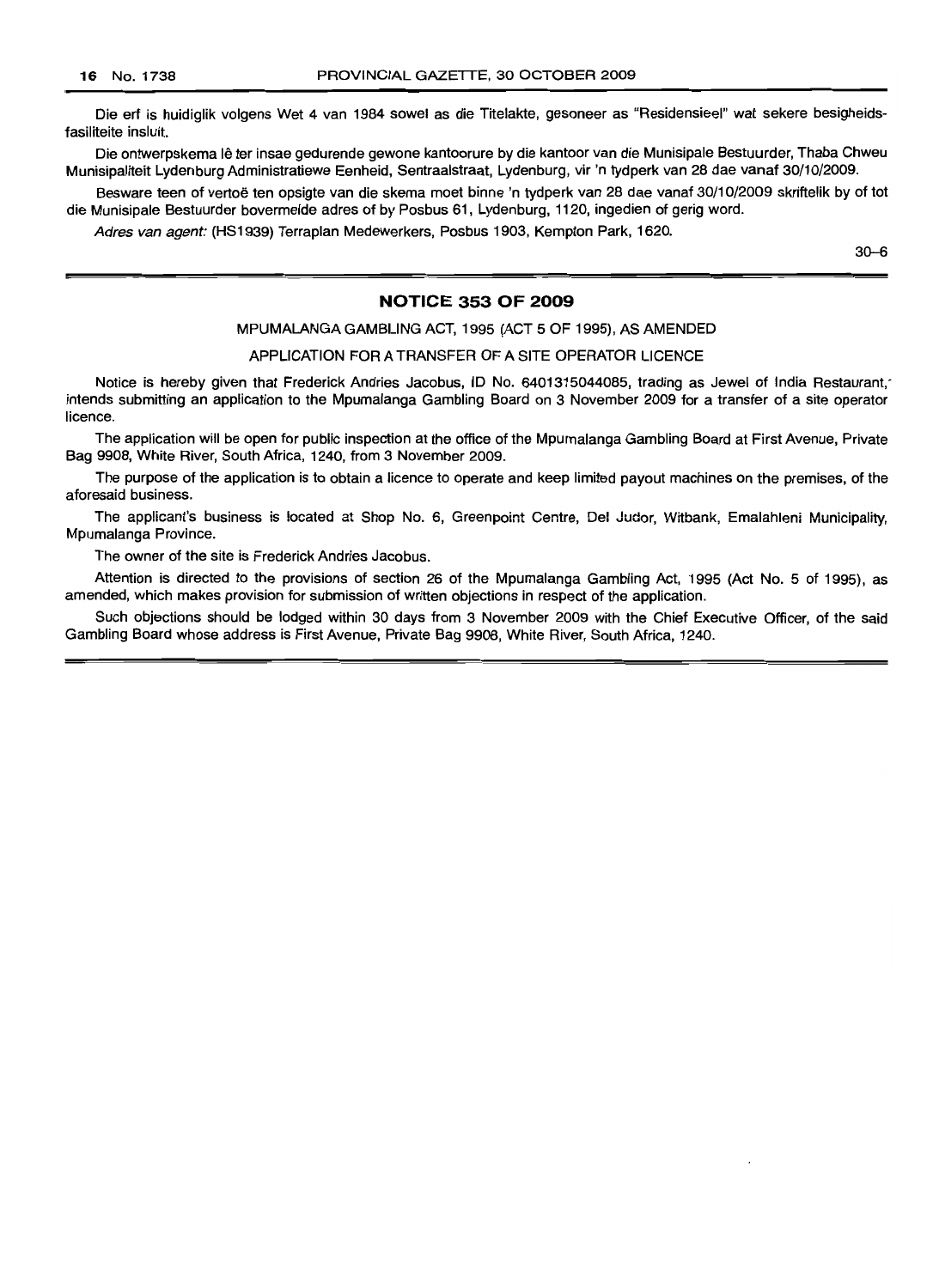# NOTICE 343 OF 2009

NOTICE IN TERMS OF THE PROVISIONS OF THE DEVELOPMENT FACILITATION ACT, 1995 (ACT 67 OF 1995) FOR:-

- (1) ESTABLISHMENT OF A LAND DEVELOPMENT AREA (SECTION 31),
- SUSPENSION OF THE SUBDIVISION OF AGRICULTURAL LAND ACT, 1970 (ACT 70 OF 1970) (SECTION 33(2){j); AND
- (3) CANCELLATION / REMOVAL OF RESTRICTIVE CONDITIONS (SECTION 34)

ALSO TAKING COGNIZANCE OF (REGULATION 21 (10) OF THE DEVELOPMENT FACILITATION REGULATIONS, 2000) (ALL IF APPLICABLE)

Kevin Neil Kritzinger TRP (SA) of Plan-2-Survey Africa Incorporated duly authorized by the respective land owner, has lodged an application in terms of Section 31 of the Development Facilitation Act, 1995 read with Regulation 21 of the Development Facilitation Regulations, 2000 for the establishment of a land development area on the Remainder of the farm Dixie No 311-JU and the farm Claremont Vale No 312-JU, situated in the jurisdiction of the Umjindi Local Municipality.

The land development area may only be used for the purposes of private residential lifestyle estate development comprising of the following land-use activities:

- (i) Club House, Restaurant and Conference Facilities (32 guests in overnight facilities) on approximately 4,4719 ha;
- (ii) Residential Stands (say 267 units), Affordable Housing (say 53 units) and Retirement Village (say 160 units) 39,0249 ha;
- (iii) Theme ViI/age (103 units) on approximately 4,1483 ha;
- (iv) Support Village (60 units) on approximately 2,4193 ha;
- (v) Bushveld Estate (55 units) on approximately 56,5581 ha;
- (vi) Golf Course on approximately 104,3995 ha;
- (vii) Game Resort, Open Spaces and Parks on approximately 702,5558 ha;
- (viii) Village Crafts Centre on approximately 3,0886 ha;
- (ix) Water treatment area on approximately 5,1682 ha;
- (x) Access control facilities on approximately 0,8187 ha; and
- (xi) Streets".

This is for the total extent of the land, to be an integrated development.

The applications entail the following constituent components, viz:

- (1) Approval of rights;
- (2) Subdivision of land;
- (3) Removal of title conditions.

The relevant plans, documents and information (Reference number MDT09/09/09/01/DIXIE CREEK) are available for inspection at Building 6, First Floor, Government Boulevard, Riverside Office Complex, Nelspruit, Mpumalanga for a period of 21 days from 23 October 2009.

The application will be considered at a Tribunal Hearing to be held at on 4 December 2009 at Building 8, Second Floor, Riverside Government Complex, Nelspruit at 10:00 and the pre-hearing conference to be held at Building 8, Second Floor, Riverside Government Complex, Nelspruit on 26 November 2009 at 10:00.

Any person having an interest in the application should please note that:-

- 1. You must within 21 days from the date of this notice, provide the designated officer with written representation in support of the application, or any other written representations you wish to make not amounting to an objection, in which case you are not required to attend the tribunal hearing; or
- 2. If your comments constitute an objection to any aspect of the land development application, you or your representative must appear in person before the tribunal on the date mentioned above, or any other date of which you may be given notice. In terms of Section 21 (24) every person who intends appearing at the tribunal hearing must attend the pre-hearing conference (to be held on 26 November 2009) either personally or through his/her duly authorized representative.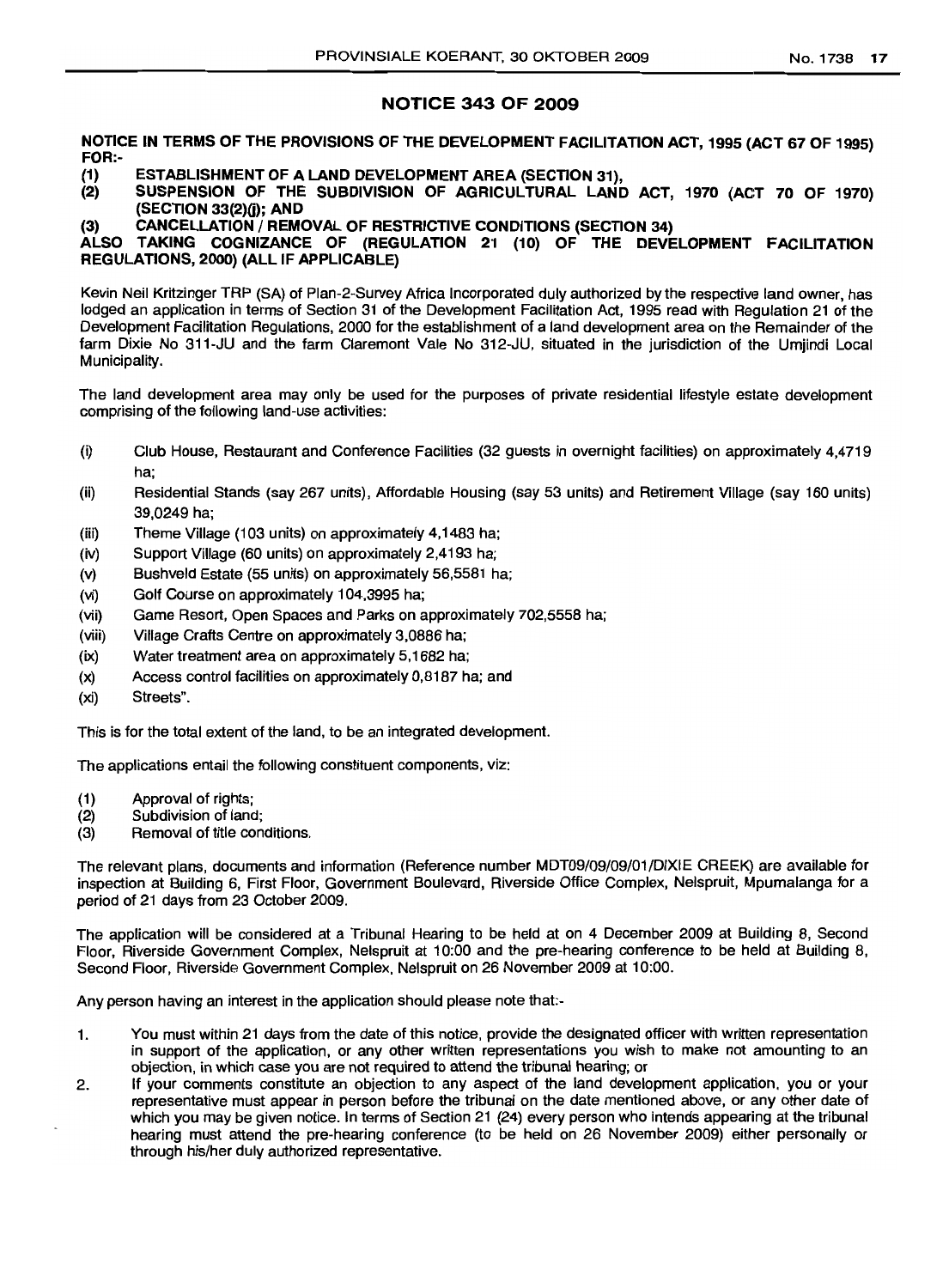Any written objection or representations must state the name and address of the person or body making the objection or representation, the interest that such person or body has in the matter and the reasons for the objection or representation and must be delivered to the designated officer at his or her address set out below within the said period of 21 days.

Should you have any queries, please contact the designated officer at the following address and / or contact numbers:

| Contact person:          | Ms Refilwe Motaung, Mpumalanga Development Tribunal                                                                                                                                                                                                                                                    |
|--------------------------|--------------------------------------------------------------------------------------------------------------------------------------------------------------------------------------------------------------------------------------------------------------------------------------------------------|
| <b>Business Address:</b> | Private Bag X11219, NELSPRUIT, 1200, Building 6, First Floor, Government Boulevard,                                                                                                                                                                                                                    |
|                          | Riverside Office Complex, NELSPRUIT, 1200                                                                                                                                                                                                                                                              |
| Business number:         | $(013)$ 766 6314                                                                                                                                                                                                                                                                                       |
| Business fax:            | (013) 766 8295                                                                                                                                                                                                                                                                                         |
| Mobile:                  | 082 788 2395                                                                                                                                                                                                                                                                                           |
| E-mail:                  | info.ardla@mpu.gov.za                                                                                                                                                                                                                                                                                  |
| Applicant:               | Kevin Kritzinger TRP(SA) of Plan-2-Survey Africa Incorporated; Postal Address: PO Box<br>3203, NELSPRUIT, 1200; Telephone: (013) 741 1060; Telefax: (013) 741 3752; E-mail:<br>plan2survey@telkomsa.net; Physical Address: Unit 47, Sonpark Boulevard, 4 Annecke<br>Street, Sonheuwel, NELSPRUIT, 1201 |

#### NOTICE 353 OF 2009

#### SATISO NGEKULANDZELA IMIBANDZELA YEMTSETFO WEKUHLELEMBISA INTFUTFUKO, 1995 (UMTSETFO 67 WANGA-1995) WE:-

- (1) KUSUNGULWA KWENDZAWO YEKUTFUTFUKISWA KWEMHLABA (SIGABA 31),
- (2) KUHLEHLlSWA KWESIGABA LESINCANE SEMTSETFO WEMHLABA WEKULlMA, 1970 (UMTSETFO 70 WANGA-1970) (SIGABA 33(2)(j); KANYE
- (3) NEKWESULWA / KUKHISHWA KWETIMO LETINCABELAKO (SIGABA 34)

KUPHINDZE KUCONDZISISWE (UMTSETFOSIMISO 21 (10) WEMITSETFOTIMISO YEKUHLELEMBISA INTFUTFUKO, 2000) (YONKHE UMA KUFANELE)

Baka-Kevin Neil Kritzinger TRP (SA) be-Plan-2-Survey Africa Incorporated ngekugunyatwa ngalokuphelele ngumniyo wemhlaba, bafake sicelo ngekulandzela Sigaba 31 seMtsetfo wekuHlelembisa iNtfutfuko, 1995 ngekufundza neMtsetfosimiso 21 wemiTsetfotimiso yekuHlelenjiswa kweNtfutfuko, 2000 sekusungulwa kwendzawo yekutfutfukiswa kuNsalela yelipu/azi Dixie No 311-JU kanye ne-Claremont Vale No 312-JU, lesendzaweni lelawulwa ngu-Umjindi Local Municipality.

Lendzawo yekutfutfukiswa kwemhlaba ingasetjentiselwa kuphela ngetinhloso tendzawo yangasese yekuhlala lefaka ekhatsi lemisebenti yekusetjentiswa kwemhlaba lelandzelako:

- (i) I-Club House, iResitjurenti kanye netiNdlu tetiNkomfa (tindlu letingalalisa tivakashi letingu-32) lecishe ifike kumahektha langu-4,4719;
- (ii) Titandi Tetindlu tehlala (singatsi emagumbi langu-267), Tindlu Letitsengekako (singatsi emagumbi langu-53) kanye neNdzawo Yekugugela (singatsi emagumbi langu-160) 39,0249 ha;
- (iii) I-Theme Village (emagumbi langu-103) cishe 4,1483 ha;
- (iv) I-Support Village (emagumbi langu-60) cishe 2,4193 ha;
- (v) I-Bushveld Estate (emagumbi langu-55) cishe 56,5581 ha;
- (vi) Libala Legalufi endzaweni lecishe ibe ngu-104,3995 ha;
- (vii) Indzawo Yetilwane, Emabala Langenalutfu kanye nemaPaki endzaweni lecishe ibe ngu-702,5558 ha;
- (viii) Indzawo Yemisebenti Yetandla yendzawo lecishe ibe ngu-3,0886 ha;
- (ix) Indzawo yekuhfanta emanti lecishe ibe ngu-5,1682 ha;
- (x) Indzawo yekulawula kungena nekuphuma lecishe ibe ngu-0,8187 ha; kanye
- (xi) Netitaladi.

Lobu bukhulu bemhlaba lobuphelele, lobutawuba yintfutfuko lehlanganisiwe.

Leticelo tifaka letincenye letilandzelako, kufaka ekhatsi: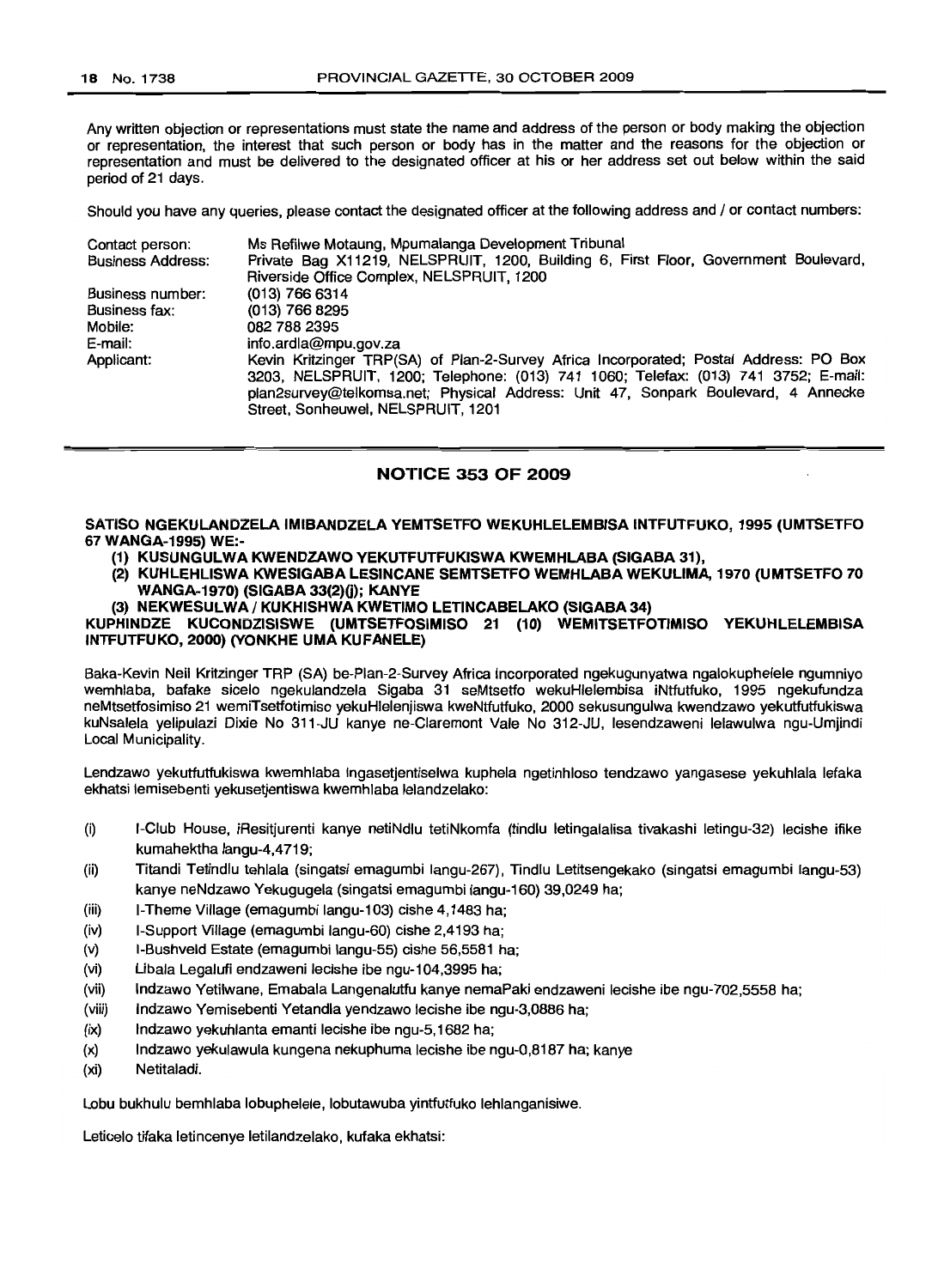- (1) Kwemukelwa kwemalungelo;
- (2) Kwehlukaniswa ngetigatjana kwemhlaba;<br>(3) Kukhishwa kwetimo tematavitela.
- Kukhishwa kwetimo tematavitela.

Emapulani latanele, imiculu kanye nemniningwane (Inombolo yerefurensi MDT09/09/09/01/DIXIE CREEK) kuyatfolakala ku-Building 6, First Floor, Government Boulevard, Riverside Office Complex, Nelspruit, Mpumalanga sikhatsi semalanga langu-21 kusukela ngamhlaka 23 Okthoba 2009.

lesicelo sitawubukisiswa ekuLalelweni kweLibandla lokutawubanjwa ngamhlaka 4 Disemba 2009 ku-Building 8, Second Floor, Riverside Government Complex, Nelspruit nga 10:00 nasemhlanganweni wekulalela ngaphambilini lotawubanjwa ku-Building 8, Second Floor, Riverside Government Complex, Nelspruit ngamhlaka 26 Novemba 2009 nga 10:00.

Nobe ngumuphi umuntfu loneshisakalo kulesicelo kumele akhumbule kwekutsi:-

- 1. Kumele ngekhatsi kwemalanga langu-21 kusukela ngelusuku Iwalesatiso, anikete siphatsimandla semsebenti setfulo lesibhaliwe sekwesekela sicelo, nobe ngutiphi letinye tetfulo lofisa kutenta letingahlangani nekuphikisa sicelo, uma kunjalo ke akudzingakali kwekutsi uhambele kulalelwa kwelibandla; nobe
- 2. Uma imibono yakho ifaka ekhatsi kuphikisa nkunobe nguluphi luhlangotsi Iwesicelo sekutfutfukiswa kwemhlaba, wena nobe ummeli wakho kumele uvele ngaphambi kwelibandla ngelusuku loluphawulwe ngetulu, kantsi nganobe nguluphi lusuku longaniketwa lona. Ngekuya ngeSigaba 21 (24) wonkhe umuntfu lohlose kuvela kulibandla lekulalelwa kumele ahambele umhlangano wekulalelwa kwekucala (Iotawubanjwa ngamhlaka 26 Novemba 2009) ngekwakhe nobe ngemmeli wakhe logunyatiwe.

Nobe ngukuphi kuphikisa lokubhaliwe nobe setfulo kumele kusho Iigama kanye nelikheli lemuntfu nobe lemtimba lophikisako nobe setfulo, timfuno Iowa muntfu nobe umtimba lonato kulendzaba, kanye nesizatfu sekuphikisa nobe sesetfulo, tutsi kumele kutfunyelwe kusiphatsimandla semsebenti nobe ekhelini lakhe lelibekwe ngaphasi ngekhatsi kwesikhatsi lesibekiwe semalanga langu-21:

Uma unemibuto ungatsintsa siphatsimandla semsebenti kulelikheli lelilandzelako kanye / nobe kuletinombolo tekutsintsana:

| Umuntfu lotsintfwako: | Nks Refilwe Motaung, Mpumalanga Development Tribunal                                    |
|-----------------------|-----------------------------------------------------------------------------------------|
| Likheli Lebhizinisi:  | Private Bag X11219, NELSPRUIT, 1200, Building 6, First Floor, Government Boulevard,     |
|                       | Riverside Office Complex, NELSPRUIT, 1200                                               |
| Inombolo yebhizinisi: | $(013)$ 766 6314                                                                        |
| Ifeksi yebhizinisi:   | (013) 766 8295                                                                          |
| Makhalekhikhini:      | 082 788 2395                                                                            |
| Incwadzigezi:         | info.ardla@mpu.gov.za                                                                   |
| Lofaka sicelo:        | Kevin Kritzinger TRP(SA) be-Plan-2-Survey Africa Incorporated; Likheli Leliposi: PO Box |
|                       | 3203, NELSPRUIT, 1200; Lucingo: (013) 741 1060; Lucingofeksi: (013) 741 3752;           |
|                       | Incwadzigezi: plan2survey@telkomsa.net; Likheli Lendzawo: Unit 47, Sonpark Boulevard, 4 |
|                       | Annecke Street, Sonheuwel, NELSPRUIT, 1201; Ref: k2281-notice/kennisgewing/oct'09       |

23-30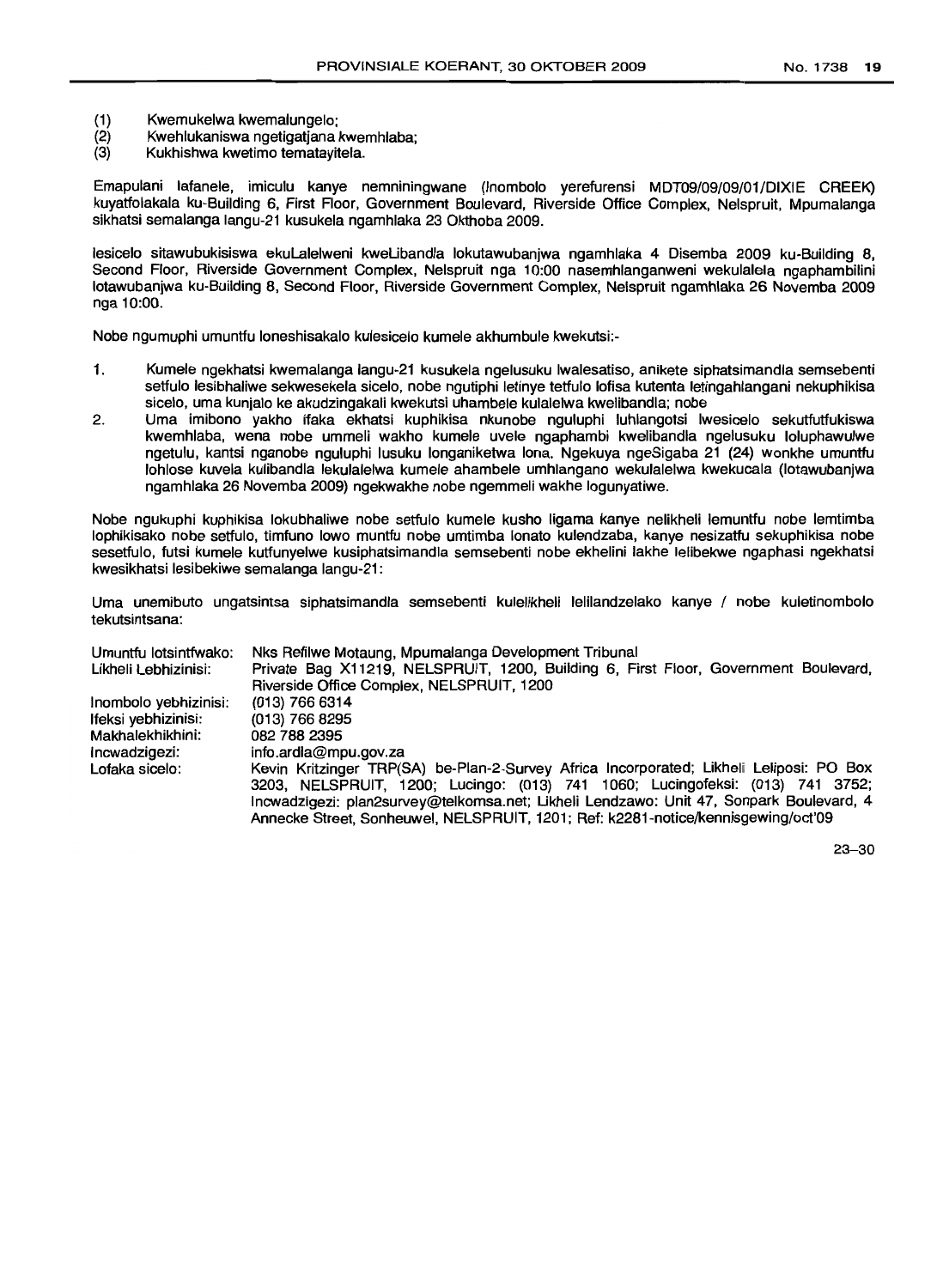### NOTICE 344 OF 2009

# REGULATION 21(10) OF THE DEVELOPMENT FACILITATION REGULATIONS IN TERMS OF THE DEVELOPMENT FACILITIATION ACT, 1995

L1EZL VAN NIEKERK TOWN & REGIONAL PLANNING SERVICES has lodged an application in terms of the Development Facilitation Act for the establishment of a land development area on Portion 21 and 22 of the farm Bornmansdrift 639 JT, Umjindi Municipal Area.

The development will consist of the following: 19 "RURAL RESIDENTIAL" STANDS AND 1 "SPECIAL" STAND FOR PRIVATE ROAD PURPOSES AND ENTRANCE GATE STRUCTURE, SECURITY FACILITY.

The relevant plan(s), document(s) and information are available for inspection at Ms R Motaung, BUILDING 6 FIRST FLOOR GOVERNMENT BOULEVARD RIVERSIDE OFFICE COMPLEX for a period of 21 days from 23 October 2009.

The application will be considered at a tribunal hearing to be held at Umjindi Council Chamber, c/o General - and De Villiers Street on 9 FEBRUARY 2010 at 10hOO and the prehearing conference will be held at no 18 Jones Street NELSPRUIT on 26 JANUARY 2010 at 10hOO.

Any person having an interest in the application should please note:

- 1. You may within a period of 21 days from the date of the first publication of this notice provide the designated officer with your written objections or representations; or
- 2. If your comments constitute an objection to any aspect of the land development application, you must appear in person or through a representative before the tribunal pre-hearing on, the date mentioned above.

Any written objection or representation must be delivered to the designated officer at Private Bag x11219 Nelspruit 1200 and you may contact the designated officer if you have any queries on telephone no. 013 766 6314 and fax no.013 766 8295

Address of applicant: Liezl van Niekerk, P O Box 7106, Nelspruit, 1200. Tel/Fax: (013 741 4086) E-mail: Ivnplan@telkomsa.net

# NOTICE 344 OF 2009

**• E**

#### SATISO

# UMBANDZELA 21(10) WE DEVELOPMENT FACILITATION REGULATIONS NGEKWEMGOMO WE DEVELOPMENT FACILITATION ACT, 1995

I-LIEZL VAN NIEKERK TOWN &REGIONAL PLANNING SERVICES, Ifake sicelo ngekweMgomo we -Development Facilitation Act, 1995 sekutfutfukiswa kwendzawo kuncenye 21 NA 22 YELIPULAZI I-BORNMANSDRIFT 639 JT.

Lokutfutfukiswa kutofaka ekhatsi loku lekulandzelako:

19 TITANDI "TETINDLU TASEMAPHANDLENI" "LESIKHETSEKILE" SEMGWACO WANGESESE LOKUNGENA, INDZAWO LEGADZIWE. NESITANDI LESISODVWA NESAKHIWO SELIGEDE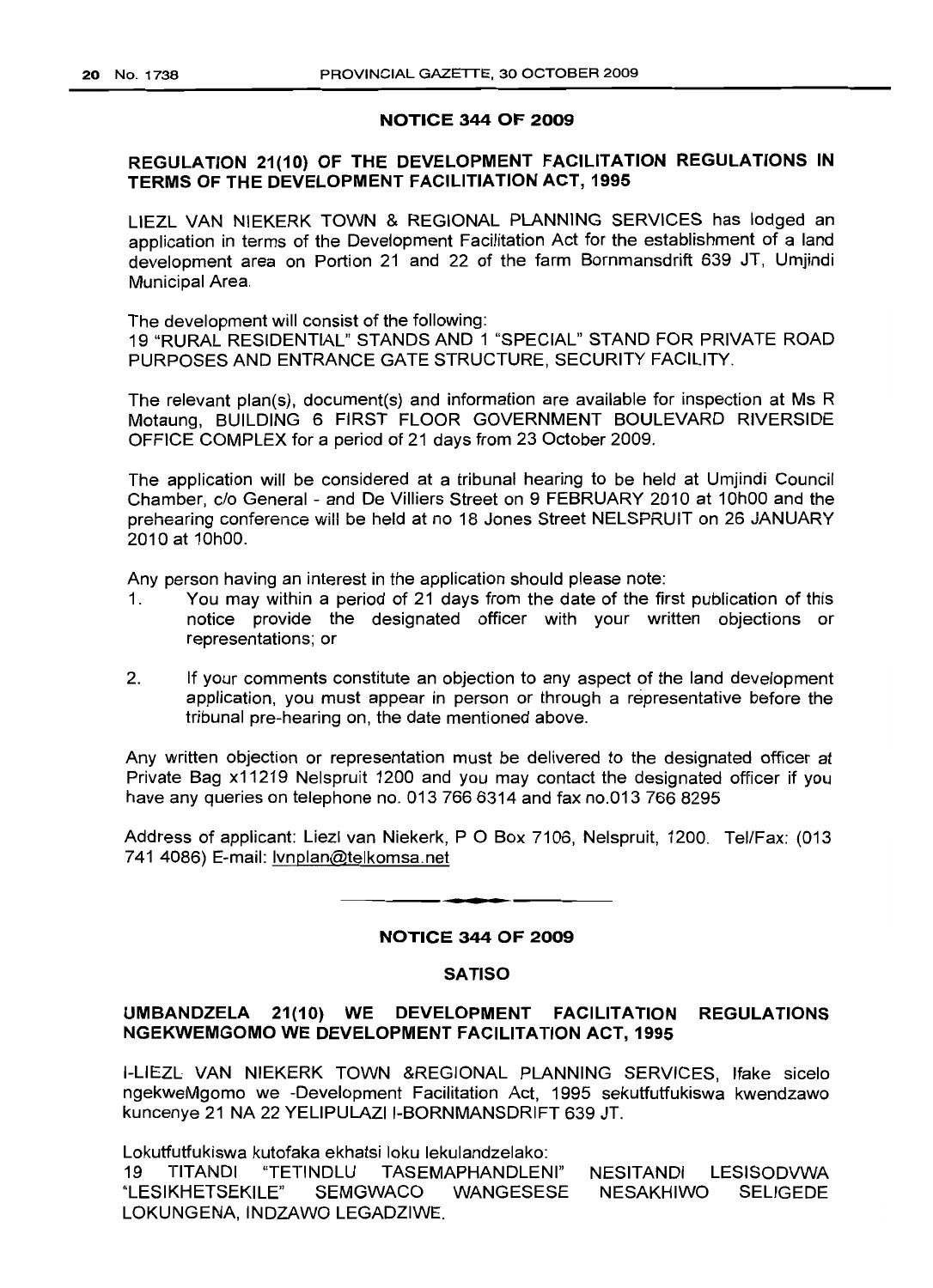Lokuphatselene nemidvwebo yekwakha, mibhalo lesemtsetfweni nemininingwane kuyatfolakala ku Ms. R Motaung, SAKHIWO 6 EKUNGENENI KWESAKHIWO E-GOVERNMENT BOULEVARD, RIVERSIDE GOVERNMENT COMPLEX KUsikhatsi lesilinganiselwa emalangeni langemashumi lamabili nakunye (21) kusukela ngamhlaka 23 October 2009.

Sicelo sitawucubungulwa kuTribunal Hearing letawubanjelwa E Umjindi Council Chamber, c/o General - and De Villiers Street ngamhlaka 9 FEBRUARY 2010 NGA 10H00, Kulalelwa phambilini kwalesicelo kutawubanjelwa ku18 Jones Street ENASPOTI ngamhlaka 26 JANUARY 2010 nga 10HOO.

Noma ngubani lonenshisekelo ngalesicelo kumele ati loku lokulandzelako:

1. Uvumelekile kungakapheli emalanga langemashumi lamabili nakunye (21) kusukela ekuphumeni kwalesicelo, kuniketa SiKhulu LesiGcotshiwe lokubhaliwe macondzana NEKUPHIKISANA NOBE MIBONO, NOBE

2. Uma umbono wakho unekuphikisana naloko lokuhlongotwako mayelana nekutfutfukisa kwalomhlaba, kumele uvele wena matfupha nobe loyo lokumele ekulalelweni phambilini kwalesicelo, kulelilanga LANGETULU LELIBEKIWE.

NOMA YINI LEBHALIWE LEPHIKISANA NOBE LEPHAWULA NGALOKULOKUHLONGOTWAKO INGATFUNYELWA KUSIKHULU LESIGCOTSHIWE KU PRIVATE BAG X11219 ENASPOTI 1200 FUTSI UNGATSINTDZANA NESIKHULU LESIGCOTSHIWE UMA UNEMIBUTO KULICINGO 013 766 6314, UFEKISE KU 013 7668295.

Umeelli wentfutfukiso: Liezl van Niekerk, POBox 7106, Nelspruit, 1200. Tel/Fax: (013 741 4086) E-mail: Ivnplan@telkomsa.net

23-30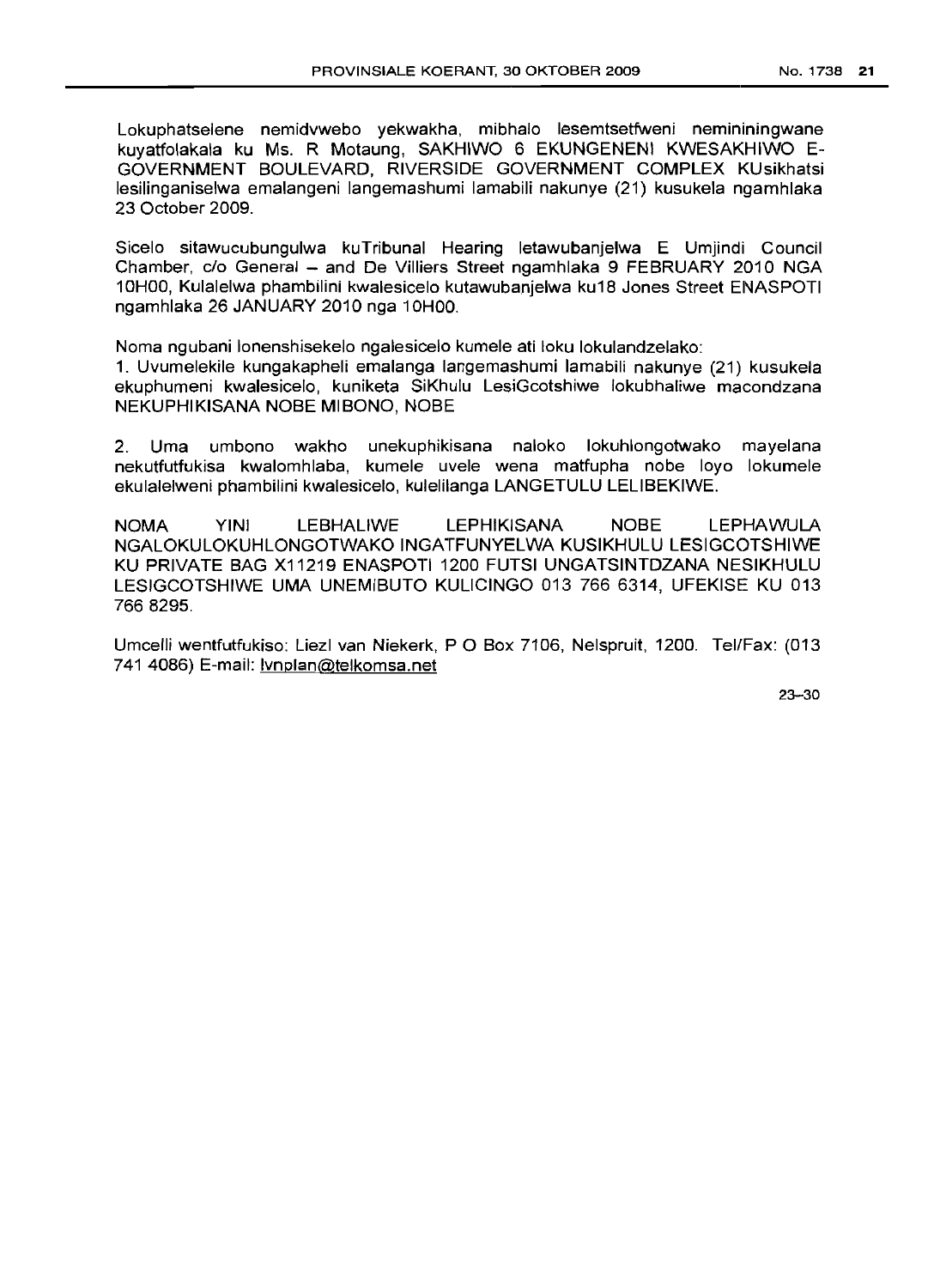# LOCAL AUTHORITY NOTICES PLAASLIKE BESTUURSKENNISGEWINGS

# LOCAL AUTHORITY NOTICE 229

#### THE GOVAN MBEKI MUNICIPALITY

NOTICE OF APPLICATION FOR ESTABLISHMENT OF TOWNSHIP

#### SECUNDA EXTENSION 47

The Govan Mbeki Municipality hereby gives notice in terms of section 69, read in conjunction with section 96 of the Townplanning and Townships Ordinance, 1986 (Ordinance No. 15 of 1986), that an application to establish the township referred to in the Annexure hereto has been received by it.

Particulars of the application will lie for inspection during normal office hours at the office of the Municipal Manager, Goven Mbeki Municipal Offices, Central Business District, Horwood Street, Secunda, for a period of 28 days (twenty-eight) from 30 October 2009.

Objections or representations in respect of the application must be lodged with or made in writing and in duplicate to the Municipal Manager. The Govan Mbeki Municipality, at the above address or posted to him at Private Bag X1017, Secunda, 2302, within a period of 28 (twenty-eight) days from 30 October 2009.

#### General Manager: City Planning Division

Date of first publication: 30 October 2009.

Date of second publication: 6 November 2009.

Closing date for objections: 27 November 2009.

#### ANNEXURE

#### Name of township: Secunda Extension 47.

Name of applicant: CityScope Town Planners on behalf of the registered property owner: Goven Mbeki Municipality (previously known as the Health Committee of Secunda/Secunda Town Council/Highveld East Local Municipality/Highveld Ridge Transitional Local Council all disestablished and substituted by the Govan Mbeki Municipality).

Number of erven in proposed township:

"Business 3"-19

"Industrial 1"-4

"Government"-1

"Special" For Sport and Recreation including Active and Passive Recreation, Amusement including Place of Refreshment, Private Open Space, Play Grounds and Camping Facilities-2

"Special" For Commercial including Service Industry and Wholesale Trade--7

"Special" For Commercial including Service Industry, Wholesale Trade, Offices and Convention Centre--2

"Special" For Offices, Hotel, Retail and Place of Refreshment-1

"Special" For Show Room, Commercial including Service Industry and Wholesale Trade--3

"Special" For Show Room, Commercial including Service Industry and Wholesale Trade, Warehousing, Industrial including Manufacturing of Goods but excludes Noxious Industry-2

"Special" For Showroom and Dealership-1

"Special" For Commercial including Service Industry-5

"Special" For Wholesale Trade-4

Phasing: The application is planned to be phased in 9 phases (separate extensions).

Description of properties: The Remaining Extent of the farm Valleipark 551 IS; The Remaining Extent of the farm Driehoek 572 IS; and Portion 26 of the farm Driehoek 275 IS.

Locality of township: The proposed application areas are located within close proximity of the PDP Kruger Drive/Nelson Mandela Drive intersection and to the south east of Walter Sisulu Drive. Parts of the proposed township are situated to the south, east and north of the Secunda Airfield and south of Lake Umuzi Waterfront.

#### Reference No: 16/3/91

Applicant: CityScope Town Planners, PO Box 72780, Lynnwood Ridge, 0040. Tel/Fax: (012) 366-8900.